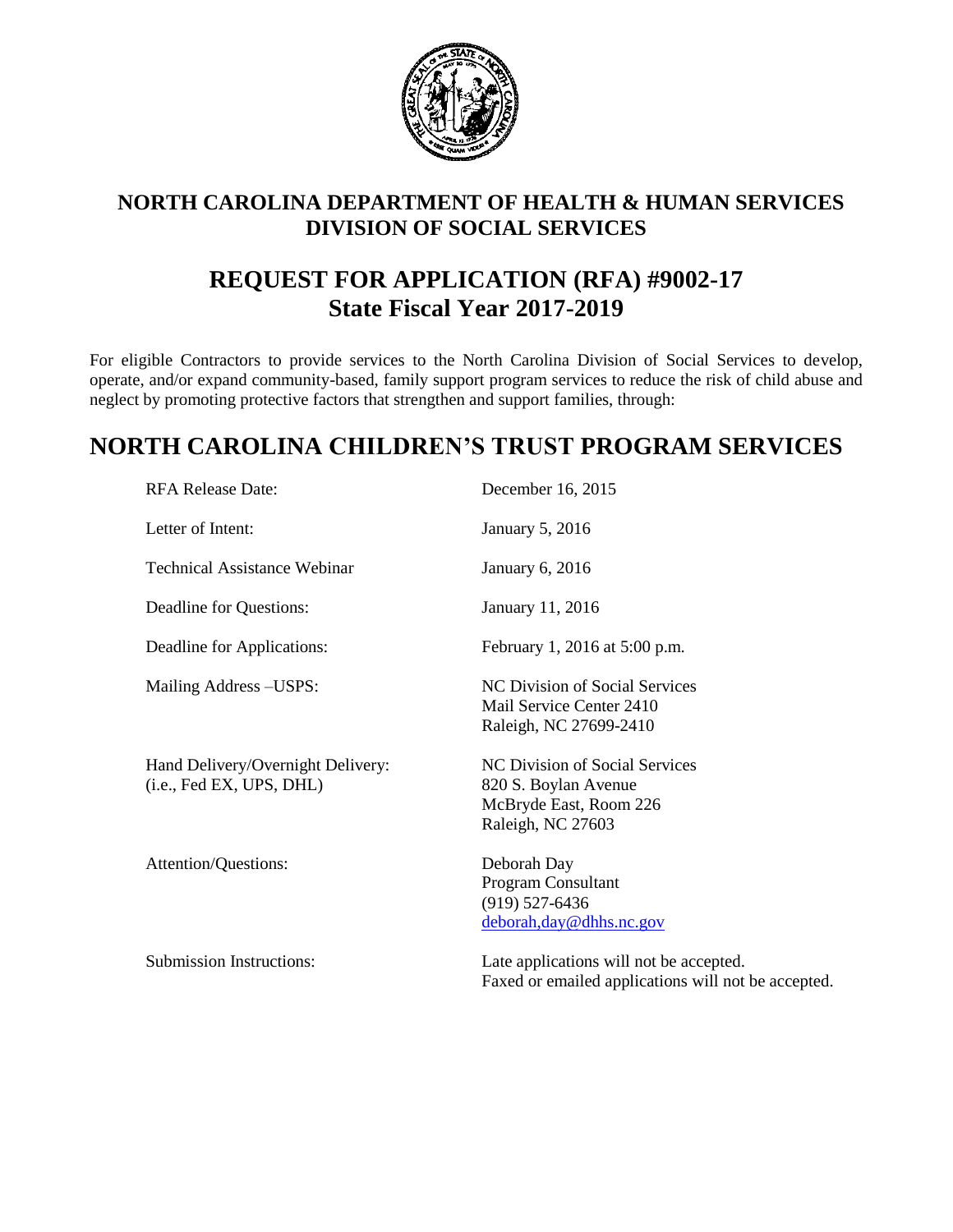## **TABLE OF CONTENTS**

| <b>Appendices</b> |  |
|-------------------|--|
|                   |  |
|                   |  |
|                   |  |
|                   |  |
|                   |  |
|                   |  |
|                   |  |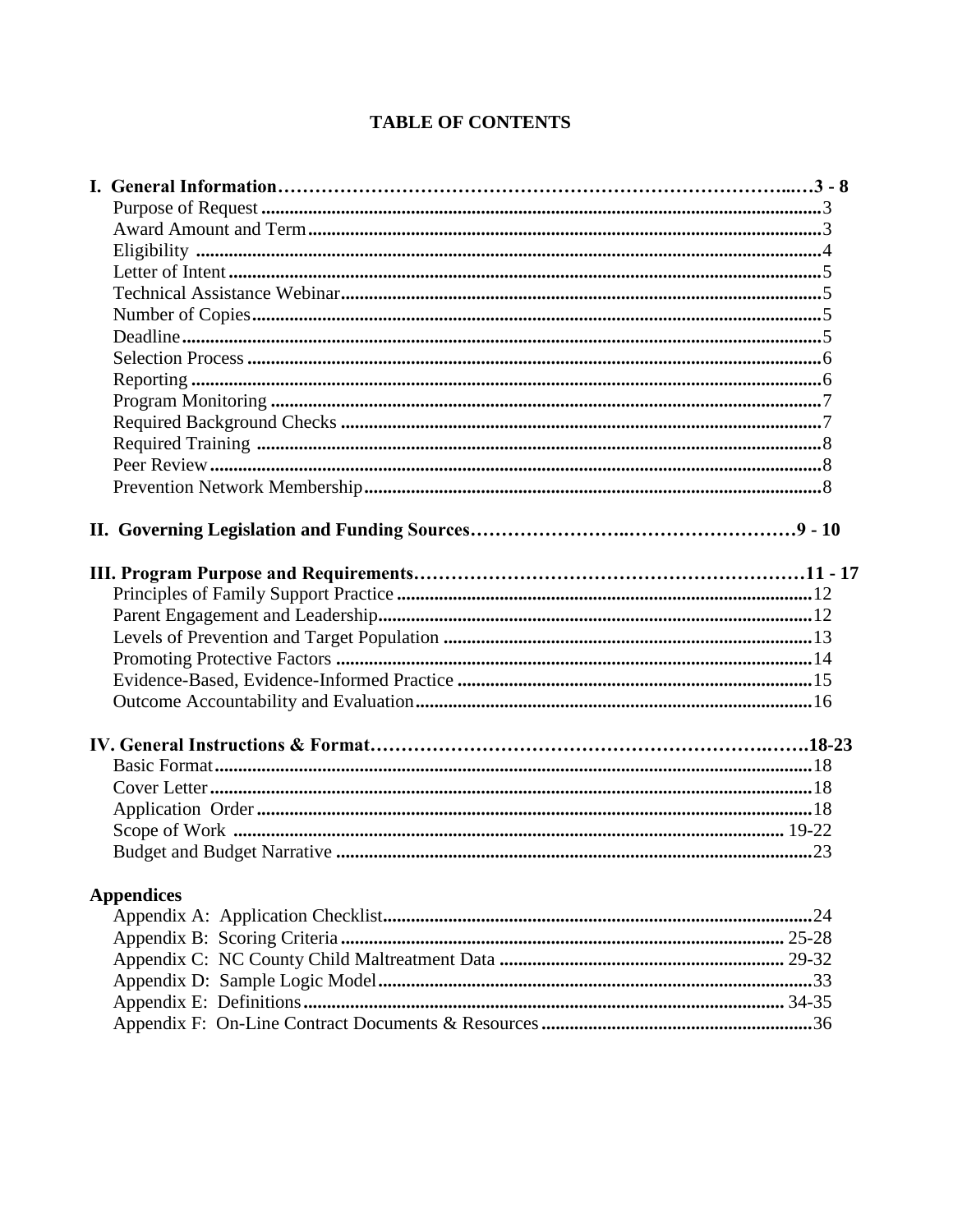## **I. GENERAL INFORMATION**

### **A. PURPOSE OF REQUEST**

The North Carolina Department of Health and Human Services (NC DHHS), through the Division of Social Services (NC DSS), is seeking applications from qualified agencies to develop, operate and/or expand community-based, Children's Trust Program Services to reduce the risk of child abuse and neglect by promoting protective factors that strengthen and support families. Applicants will demonstrate the capacity to achieve positive outcomes for children and families in communities with high rates of child maltreatment and/or other risk factors associated with the incidence of child maltreatment. North Carolina Children's Trust Program Services help to advance the NC DHHS' vision that *All North Carolinians will enjoy optimal health and well-being.*

## **B. AWARD AMOUNT AND TERM**

North Carolina Children's Trust Program Services annual allocation is approximately \$4.5 million, subject to availability of funds and NC DSS priorities. Applicants may request up to \$135,000 total per award. Individual agencies may submit **one** application only. Applications may include one or more programs. Applications with multiple programs may not exceed \$135,000.

- **80% of available funds** will be granted to those agencies implementing one or more of the following programs:
	- Incredible Years Pre-School BASIC Parent Program for parents of children 3-6
	- Incredible Years School-Age BASIC Parent Program for parents of children 6-12
	- Strengthening Families Program for parents of children 6-11
	- Circle of Parents

If applying for multiple programs, all must be selected from the list of 4 programs above to be considered within the 80% category (for instance, application proposes Strengthening Families and Circle of Parents). Awards in the 80% category do not require a local match.

- **20% of available funds** will be granted to those agencies implementing evidence-based, evidence-informed family support models and activities not listed among those funded in 80% category above. Awards in the 20% category require a 25% local match. Match may be either cash, in-kind, or a combination. If the application includes a program from the 80% category and a program from the 20% category, (for instance, the application proposes Parents as Teachers and Circle of Parents), it is considered in the 20% category and the match is required. Programs that specifically address the needs of young children, age 0-5; families with children or parents with developmental disabilities; and fathers are especially encouraged. Please note the following program restrictions:
	- o Applicants proposing providing Attachment and Biobehavioral Catch-up (ABC) or Parent Child Interaction Therapy (PCIT) must have trained staff who are rostered with the NC Child Treatment Program or staff who are currently being trained in those interventions by the NC Child Treatment Program.
	- $\circ$  Applications proposing Triple P and Child First will not be accepted in this funding cycle due to duplication with other NC DHHS initiatives.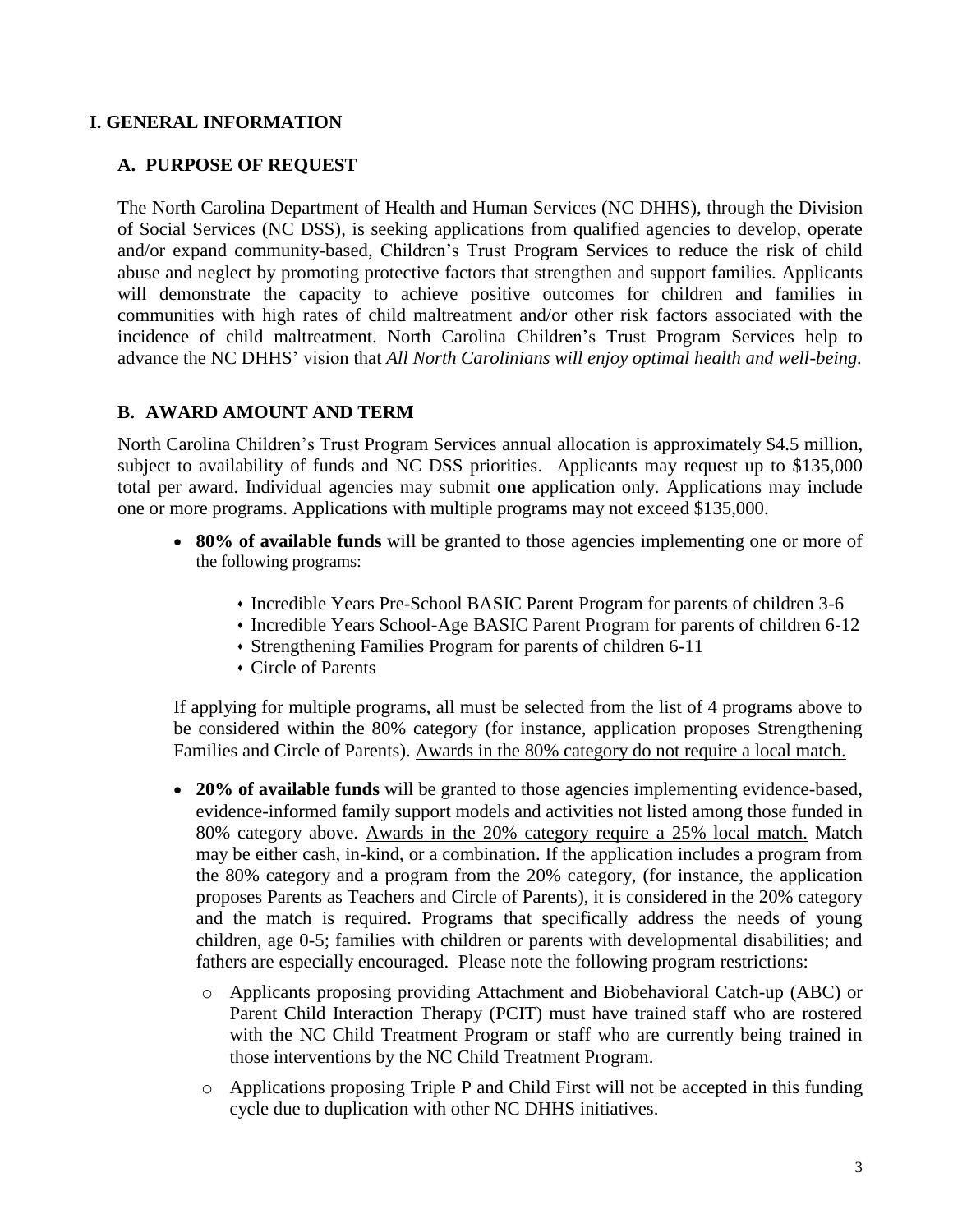**The term of any resulting contract is anticipated to be for three years, from July 1, 2016 until June 30, 2019.** The initial contract period will be for one year, from July 1, 2016 until June 30, 2017. Contract renewal will be required for SFY18 and SFY19 and will be based on availability of funding, contractor performance and contractual compliance. **No carry over of unexpended funds is allowed from one fiscal year to another.** 

All funds are distributed on a reimbursement after expenditure basis. Funds from this grant may not be used to supplant other funds.

## **C. ELIGIBILITY**

Any tribal government, community–based, public or private nonprofit, tax-exempt organization (including faith-based), school system or local government agency that is duly incorporated and registered under North Carolina Statutes is eligible to apply provided they meet the following requirements:

- Applicants have completed registration with the Secretary of State. For more information, visit: [https://www.secretary.state.nc.us/corporations/feenpc.aspx.](https://www.secretary.state.nc.us/corporations/feenpc.aspx)
- Applicants and subcontractors must follow E-Verify requirements found in HB786 [\(http://www.ncga.state.nc.us/gascripts/BillLookUp/BillLookUp.pl?Session=2013&BillI](http://www.ncga.state.nc.us/gascripts/BillLookUp/BillLookUp.pl?Session=2013&BillID=hb+786) [D=hb+786\)](http://www.ncga.state.nc.us/gascripts/BillLookUp/BillLookUp.pl?Session=2013&BillID=hb+786). This requires contractors and the contractor's subcontractors to comply with the requirements of Article 2 of Chapter 64 of the General Statutes [\(http://www.ncleg.net/EnactedLegislation/Statutes/HTML/ByArticle/Chapter\\_64/Articl](http://www.ncleg.net/EnactedLegislation/Statutes/HTML/ByArticle/Chapter_64/Article_2.html) [e\\_2.html\)](http://www.ncleg.net/EnactedLegislation/Statutes/HTML/ByArticle/Chapter_64/Article_2.html).
- Applicants' Internal Revenue Service (IRS) exemption letter must be current within five years.
- Applicants' Employer Identification Number (EIN), IRS tax exemption status documents, and registration with the Secretary of State must be consistent with both the name of agency and the EIN provided.

Applicants that receive this award for family support will also be subject to a pre-award risk assessment, per CFR Title 2 200.205: [http://www.ecfr.gov/cgi-bin/text](http://www.ecfr.gov/cgi-bin/text-idx?SID=9488ab373262441562fad70c1c91ddfc&node=se2.1.200_1205&rgn=div8)[idx?SID=9488ab373262441562fad70c1c91ddfc&node=se2.1.200\\_1205&rgn=div8.](http://www.ecfr.gov/cgi-bin/text-idx?SID=9488ab373262441562fad70c1c91ddfc&node=se2.1.200_1205&rgn=div8)

NC DSS is a covered entity under the Health Insurance Portability and Accountability Act of 1996 (HIPAA) and, therefore, must ensure that all contractors are in compliance with HIPAA. Applicants that receive this award must provide verification that they have and are implementing policies and procedures which address HIPAA requirements, specifically protected health information and breach of confidentiality.

It is important that the proposed service or program does not overlap with existing programs in the county. Factors to take into account when considering program overlap are populations served, type of service, site locations, program curriculum, etc.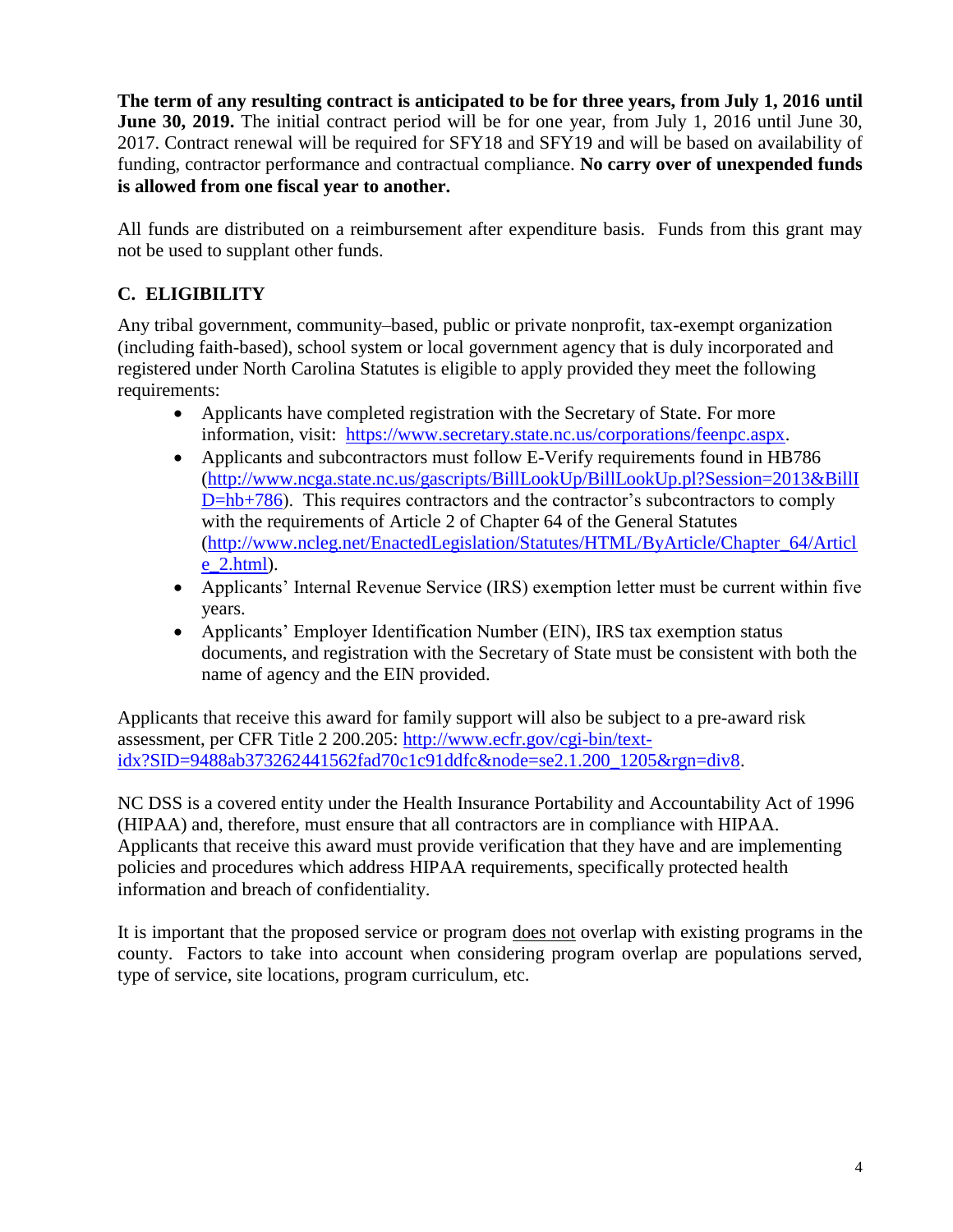## **D. LETTER OF INTENT & QUESTIONS**

All applicants must submit a letter of intent by email to Deborah Day at [deborah.day@dhhs.nc.gov](mailto:deborah.day@dhhs.nc.gov) by **January 5, 2016** on agency letterhead. This letter must include the following information:

- Legal name of the agency or organization (should match IRS letter);
- Mailing address, phone number, and fax number of the agency or organization;
- Intent to respond to this RFA;
- Name of the proposed program or practice to be delivered;
- Application Category 80% or 20%
- County or counties to be served; and
- Name, title, and email address of the person who will coordinate application submission.

If the applicant does not submit a letter of intent by the deadline, then one point will be deducted from their overall score.

Applicants may submit questions regarding the RFA by **January 11, 2016** by 5:00 pm to Deborah Day at [deborah.day@dhhs.nc.gov.](mailto:deborah.day@dhhs.nc.gov) Questions shall only be accepted via email for tracking purposes. Please send questions as soon as possible for due consideration. Answers to all questions received will be posted on the NC DSS public notice site<http://www2.ncdhhs.gov/dss/pubnotice/> by **January 15, 2016.**

## **E. TECHNICAL ASSISTANCE WEBINAR**

NC DSS will sponsor a technical assistance webinar to discuss the application in greater detail on **January 6, 2016 from 10 am to 11:30 am**. Registration for the webinar can be accessed through the following: <https://attendee.gototraining.com/r/787344154762555137>

After registering, you will receive a confirmation email containing information about joining the training. *Participation in the technical assistance webinar is not required, but is highly encouraged*.

## **F. NUMBER OF COPIES**

## *One complete original application including a signed cover letter on agency letterhead and signed certifications and three additional complete application copies are required at the time of initial submission.*

An Acknowledgement of Receipt will be provided to all applicants. If the application is received by mail, the Acknowledgement of Receipt will be sent via email.

## **G. DEADLINE**

The closing date for submission of applications is *February 1, 2016, at 5:00 p.m. Applications received after 5:00 p.m. will be classified as late and will not be considered for funding.* (Applicants should be aware that certain conditions influence the timely submission of applications, such as traffic congestions, available parking, highway construction, weather conditions, faulty driving directions, etc.) Applicants are cautioned to request a legible dated United States Postal Services postmark or receipt or to obtain a legibly dated receipt from a commercial carrier. Applicants should allow adequate time (approximately seven days) for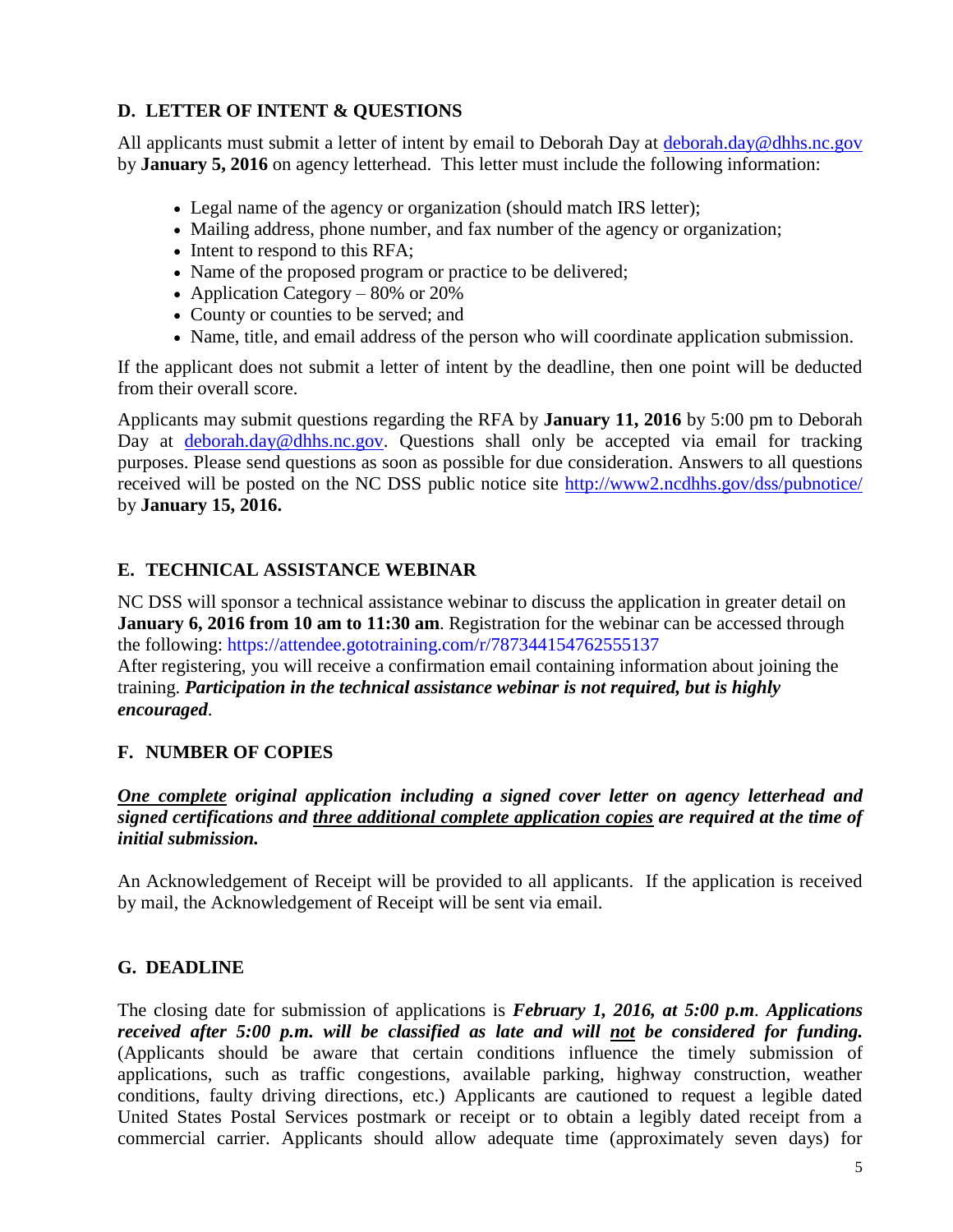application packages to arrive at the NC DSS office in the McBryde Building. *No faxed applications will be accepted*.

## **H. SELECTION PROCESS**

All applications received by the declared deadline will be reviewed to ensure all necessary attachments and documentation are complete and included in submitted applications. Nothing may be added to any application after it has been submitted. Applications will then be forwarded to the grant review committee who will review, score and rank the applications. Although a primary factor, score alone will not be the sole determinant for awards. NC DSS staff will consider overall factors involving the applications as a whole, such as geographic distribution, program variety, population to be served, and previous program history when determining final award decisions.

NC DSS anticipates posting award notices on the NC DSS public notice site by *March 15, 2016.* Awards will be deemed final. There are no protest rights from an RFA as the NC DHHS Procurement and Contract manual states: "The funding agency reserves the unqualified right to reject any or all offers if determined to be in its best interest".

## **I. REPORTING**

If awarded funding, the following are required reporting for all contractors:

### **Monthly:**

- DSS-1571 III Administrative Costs Report, by the  $10<sup>th</sup>$  of each month, even if no costs are incurred. Contractors with subcontract(s) must include monthly 1571 Report(s) completed by the subcontractor(s).
- Entry of all services/activities in the NC Family Support Database.

## **Quarterly:**

• Completed Performance Status and Protective Factors Survey Reports by October 15<sup>th</sup>, January 15<sup>th,</sup> April 15<sup>th</sup>, and July 15<sup>th</sup>. These reports include cumulative data on agency functions, program outputs and outcomes.

## **Annually:**

- NC State Auditors GS 143-6.22&23 Grant Compliance Report: <http://www.ncga.state.nc.us/gascripts/statutes/statutelookup.pl?statute=143c>
- Maintain an active record in the federal government's System for Award Management (SAM) which now contains data previously entered in Central Contractor Registration (CCR) System. To update the record in SAM, contractors must log in at the SAM home page: [https://www.sam.gov/portal/SAM/#1](https://www.sam.gov/portal/SAM/%231)
- Federal Funding Accountability and Transparency Act (FFATA) Data Reporting Requirement form due within 10 days upon request by the NC DSS.

In addition, all contractors implementing Incredible Years, Strengthening Families Program, or Circle of Parents are required to participate in state-level evaluations.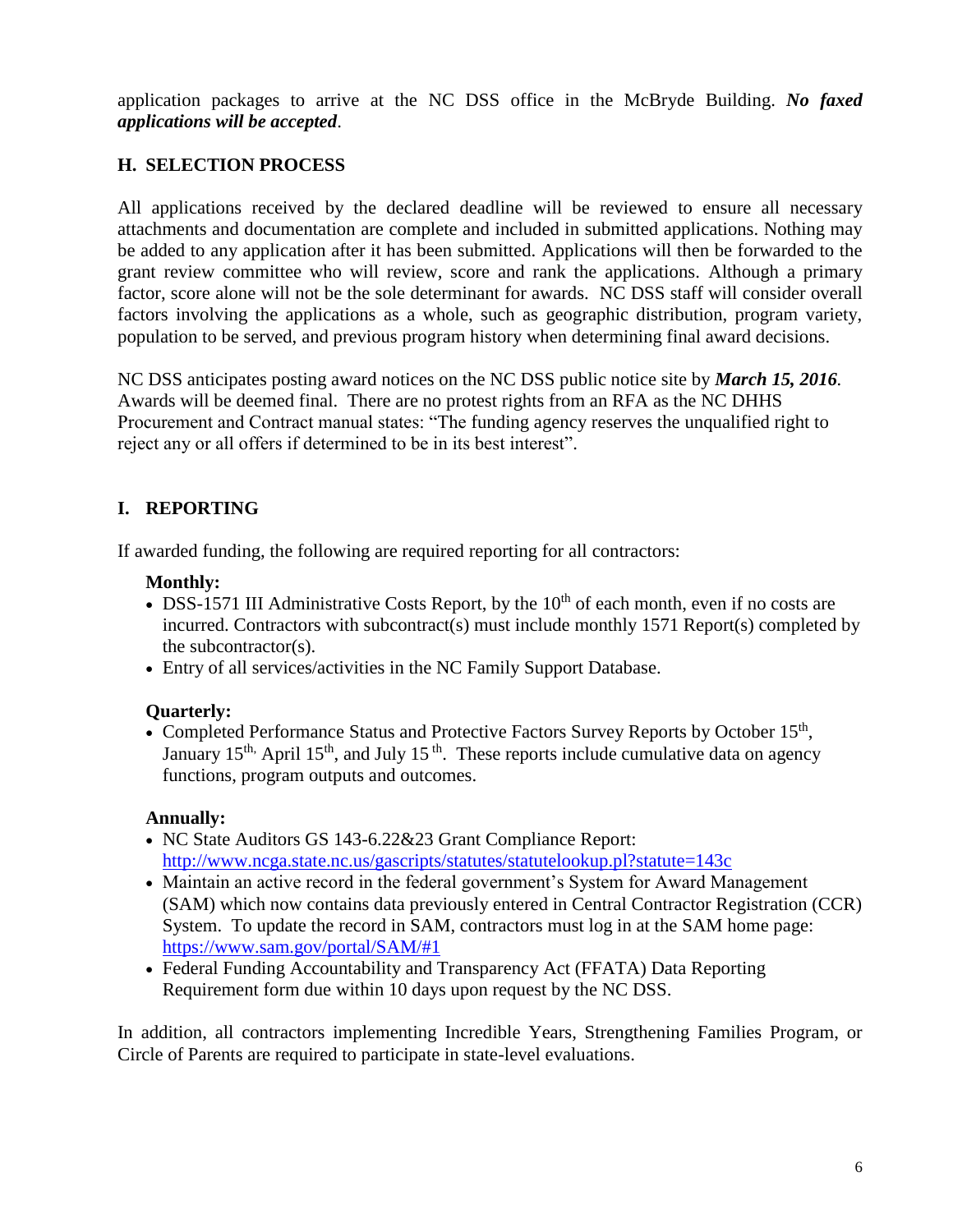## **J. PROGRAM MONITORING**

The Contract Administrator reviews all contractors' 1571 reports for accurate, allowable and reasonable costs and the State Auditors' non-compliance list is reviewed to ensure all G.S. 143- 6.22&23 reporting requirements are being fulfilled by the contractor. If applicable, monthly service reports or database entries are reviewed to ensure participants are enrolled and service activities have been implemented. Ongoing telephone and e-mail monitoring is documented by the Contract Administrator when it pertains to possible contractual non-compliance issues.

After each quarter of the contract year, contractors submit a Performance Status Report or quarterly report. . Within the first six months of each contract year, a conference call is conducted between the Contract Administrator and contractor staff to review quarterly report(s) and ensure that required components of services, accurate monthly reporting, and fiscal procedures are being implemented and baseline data is being compiled to fulfill the evaluation plan of the contract.

For announced on-site monitoring reviews, the Contract Administrator sends a formal written notification letter to the contractor at least 30 days prior to the scheduled review date. A review covers services, fiscal management, compliance, personnel, safety, organizational capacity, subcontract services and evaluation. The CFR Title 2 Part 200 specifies federal areas of compliance: [http://www.ecfr.gov/cgi-bin/text-idx?tpl=/ecfrbrowse/Title02/2cfr200\\_main\\_02.tpl.](http://www.ecfr.gov/cgi-bin/text-idx?tpl=/ecfrbrowse/Title02/2cfr200_main_02.tpl)

Within 30 days of an on-site monitoring review, the Contract Administrator sends a formal written monitoring report letter to the contractor which contains recommendations and corrective action findings, if applicable. If the contractor remains in non-compliance status, the contract may be terminated due to failure to meet the terms and conditions of the contract.

Contractors will be monitored at least once during an award cycle, unless other requirements for frequency take precedence. In addition, NC DSS reserves the right to conduct unannounced on-site monitoring reviews. New contractors will receive an initial site visit within the first six months.

## **K. REQUIRED BACKGROUND CHECKS**

Contractors shall document for all staff and volunteers having direct contact with children or families on an ongoing basis, completion of a criminal history background check. This check should also include a check of the National Sex Offender Registry. Any prior felony convictions or other abnormalities must have written evidence of supervisory review and acknowledgement, which justifies employment. This documentation shall be kept within the volunteer or employee personnel file and will be subject to review during an on-site monitoring visit.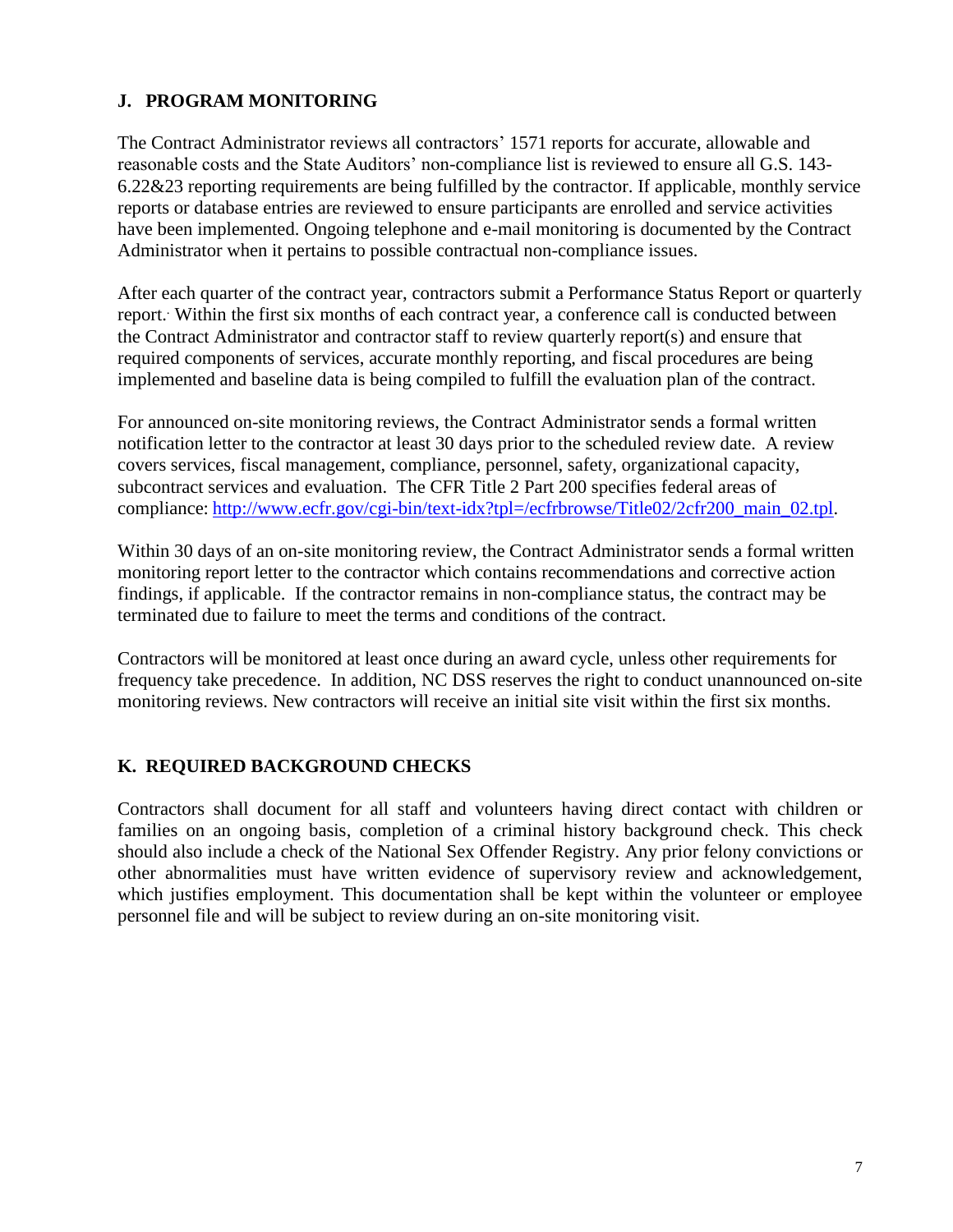## **L. REQUIRED TRAINING**

The following training is required by Children's Trust Program Services contractors:

- 1. All direct service staff and program managers listed in the contract budget, except child care providers, shall attend the *Connecting with Families: Family Support in Practice* six-day curriculum for working with families in center-based programs, support groups, and home visiting. Specifics regarding the course content and availability may be found on "NCSW Learn: A Learning Site for North Carolina's Human Services Professionals" at <https://www.ncswlearn.org/>. Staff are expected to attend this training within the first fiscal year of funding.
- 2. Contractors shall have staff and/or facilitators hired and trained in their chosen evidence-based or evidence-informed program prior to service delivery.
- 3. All direct service staff and program managers listed in the contract budget, except child care providers, shall complete The National Alliance of Children's Trust and Prevention Funds free online training course to support implementation of the Strengthening Families™ Protective Factors Framework: *Bringing the Protective Factors Framework to Life in Your Work – A Resource for Action* [http://ctfalliance.org/onlinetraining.htm.](http://ctfalliance.org/onlinetraining.htm) Staff are expected to attend this training within the first six months of funding.

NC DSS, in partnership with Prevent Child Abuse North Carolina, FRIENDS National Center for Community-Based Child Abuse Prevention, and other state and national partners will provide ongoing training and technical assistance throughout the three-year award cycle.

As a part of Continuous Quality Improvement practice, contractors are expected to encourage ongoing staff development, which should be budgeted for accordingly.

## **M. PEER REVIEW**

Contractors will be required to participate in a peer review process once during the 3-year grant cycle. This process is meant to be used as a continuous quality improvement strategy to enhance service delivery and is not part of contract monitoring.

## **N. PREVENTION NETWORK MEMBERSHIP**

The Prevention Network is an affiliation of organizations and individuals who care about North Carolina's children and families. Members are professionals and concerned citizens who work with families and children and who are committed to strengthening and supporting families. Members represent diverse fields such as early childhood, education, public health, mental health, child protection, medicine, domestic violence prevention, law, and family support. The Prevention Network provides members with access to training, resources and networking opportunities to help them strengthen their abilities to serve North Carolinians. *All Children's Trust Program Services contractors will be provided with an annual Prevention Network membership scholarship.*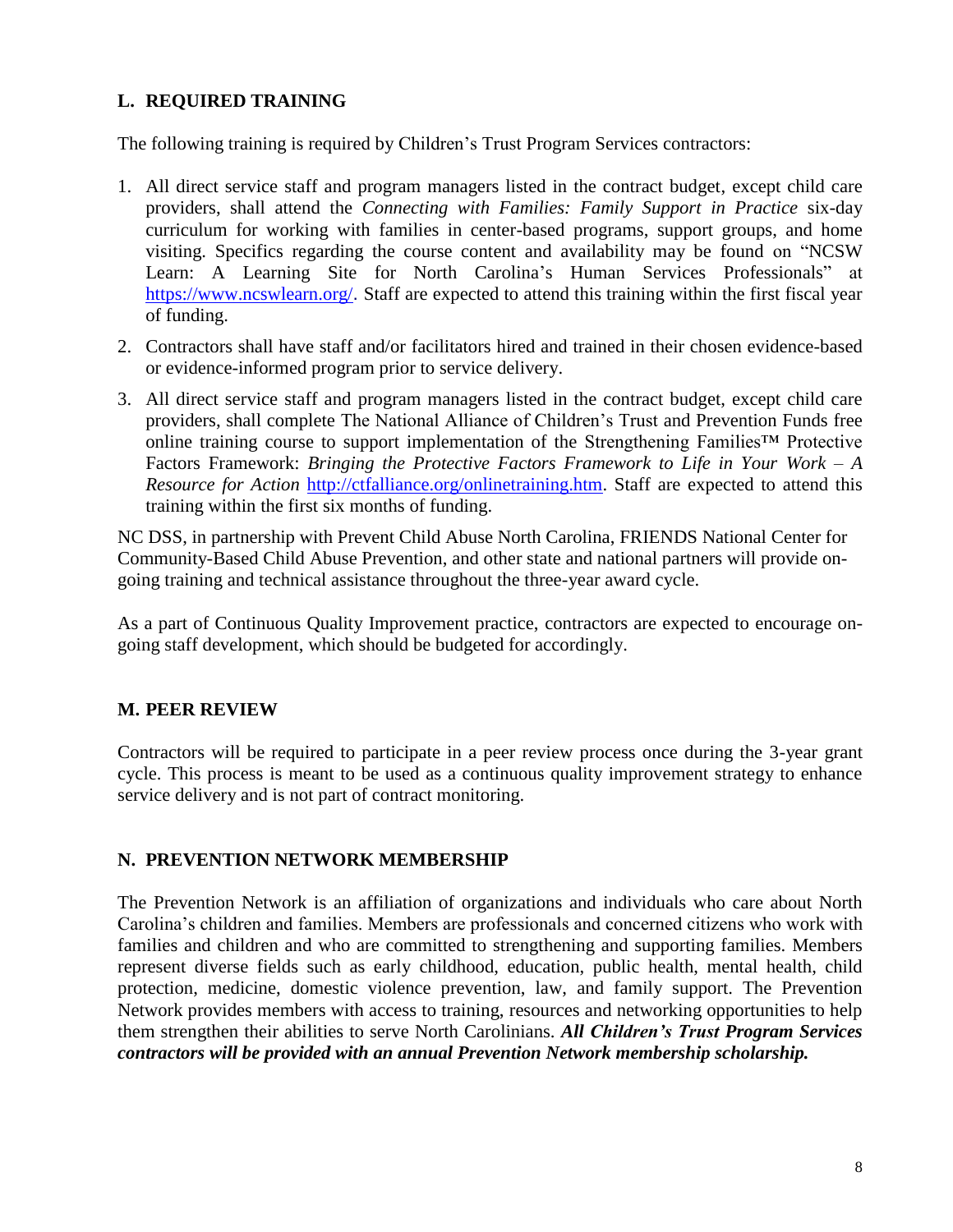## **II. GOVERNING LEGISLATION and FUNDING SOURCES**

The mission of NC DSS is to provide family-centered services to children and families to achieve well-being through ensuring self-sufficiency, support, safety and permanency. NC DSS is guided by both federal and state legislation designed to protect children and strengthen safe, stable, nurturing families. As such, the following federal and state requirements govern the administration of the Children's Trust Support Program:

### **Adoption and Safe Families Act (ASFA) of 1997 (P.L. 105-89)**

In 1997, the Adoption and Safe Families Act of 1997 became federal law to improve the safety of children, to promote adoption and other permanent homes for children who need them, and to support families. ASFA recognized that innovative approaches are needed to achieve the goals of safety, permanency, and well-being and provided a funding mechanism allowing greater flexibility to develop community-based strategies to achieve positive results for families.

### **Promoting Safe and Stable Families Amendments (PSSF) of 2001 and The Child and Family Services Improvement and Innovation Act (P.L. 112-34)**

The purpose of this program is to enable States to develop, establish, expand, and/or operate coordinated programs of community-based family support services, family preservation services, time-limited family reunification services, and adoption promotion and support services to accomplish the following objectives:

- To prevent child maltreatment among at-risk families by providing supportive family services.
- To assure children's safety within the home and preserve intact families in which children have been maltreated, when the family's problems can be addressed effectively.
- To address the problems of families whose children have been placed in foster care so that reunification may occur in a safe and stable manner in accordance with the Adoption and Safe Families Act of 1997.
- To support adoptive families by providing support services as necessary so that they can make a lifetime commitment to their children.

## **Community-Based Child Abuse Prevention (CBCAP) (P.L. 111-320)**

This program provides funding to States to develop, operate, expand, and enhance communitybased, prevention-focused programs and activities designed to strengthen and support families to prevent child abuse and neglect. The program was reauthorized, amended and renamed as part of the Child Abuse Prevention and Treatment Act (CAPTA) amendments in 2003. CAPTA (P.L. 93- 247) was signed into law in 1974 and reauthorized in 1978, 1984, 1988, 1992, 1996, 2003, and 2010. In North Carolina, NC DSS serves as the CBCAP state lead designee charged with managing these federal funds to implement child maltreatment prevention programs. Some of the core features of the program include:

- Federal, State, and private funds are blended and made available to community agencies for child abuse and neglect prevention activities and family support programs.
- An emphasis on promoting parent leadership and participation in the planning, implementation, and evaluation of prevention programs.
- Interagency collaborations with public and private agencies in the States to form a child abuse prevention network to promote greater coordination of resources.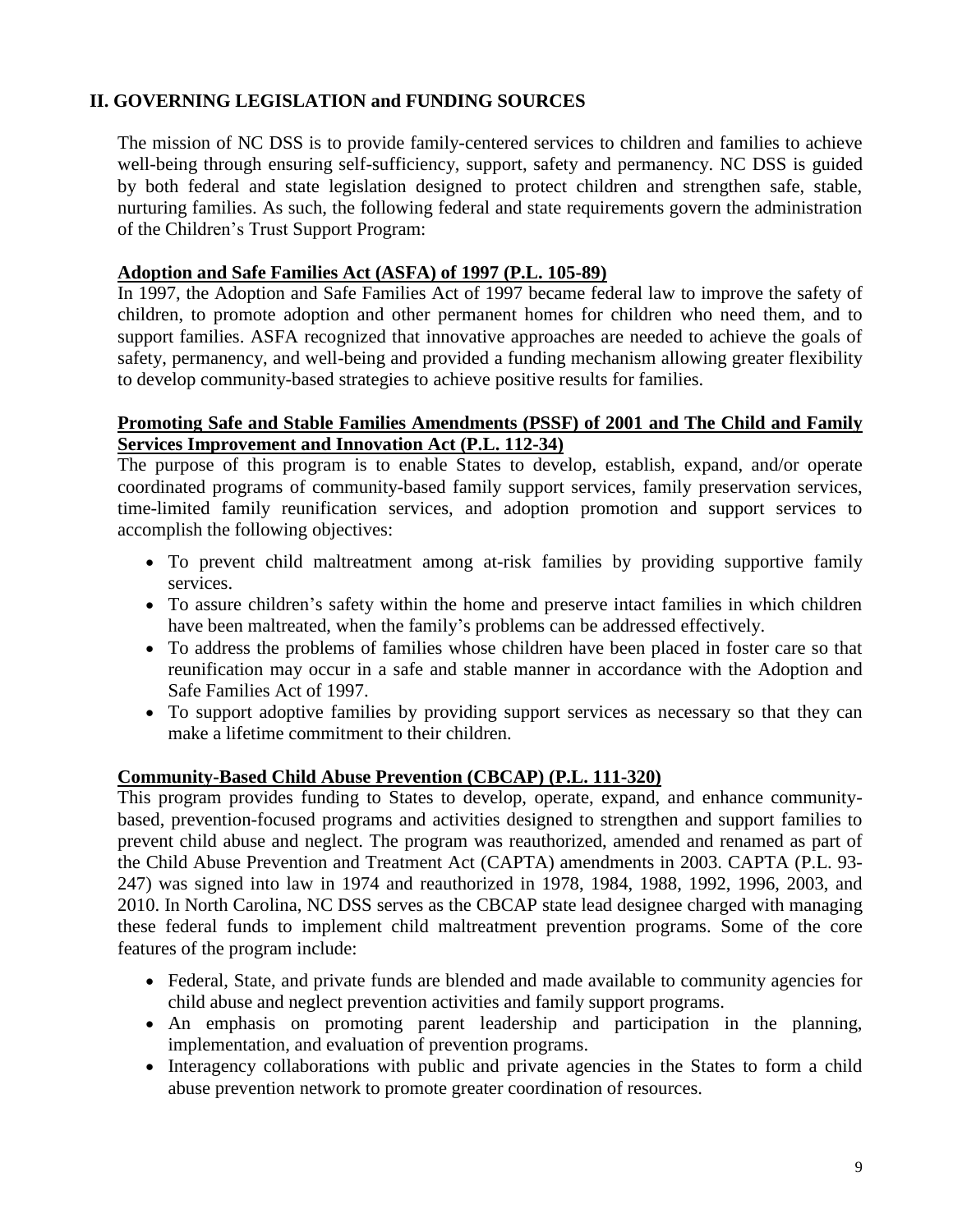- Funds are used to support programs such as voluntary home visiting programs, parenting programs, family resource centers, respite and crisis care, parent mutual support, and other family support programs.
- An emphasis on promoting the increased use and high quality implementation of evidencebased and evidence-informed programs and practices.
- A focus on the continuum of evaluation approaches which use both qualitative and quantitative methods to assess the effectiveness of the funded programs and activities.

### **North Carolina Children's Trust Fund (N.C.G.S. 7B-1301-1302)**

The Department of Health and Human Services, Division of Social Services, is charged with the responsibility of implementing the Program on the Prevention of Abuse and Neglect (also called The Children's Trust Fund). NC DSS shall provide staff and support services for implementing the following activities:

- Review of applications and contracting with public and private nonprofit organizations, agencies, schools, with well qualified individuals to operate community-based educational and service programs designed to prevent the occurrence of abuse and neglect.
- Development of appropriate guidelines and criteria for awarding contracts
- Development of guidelines for regular monitoring of contracts awarded in order to maximize the investments in prevention programs by the Children's Trust Fund and to establish appropriate accountability measures for administration of contracts
- Development of a state plan for the prevention of abuse and neglect for submission to the Governor, the President of the Senate, and the Speaker of the House of Representatives.

Programs contracted under N.C.G.S. 7B-1301-1302 are intended to prevent abuse and neglect of juveniles. The statute defines abuse and neglect prevention programs as those programs and services that impact children and families before any substantiated incident of abuse or neglect has occurred. The programs include community-based parenting education and family support programs.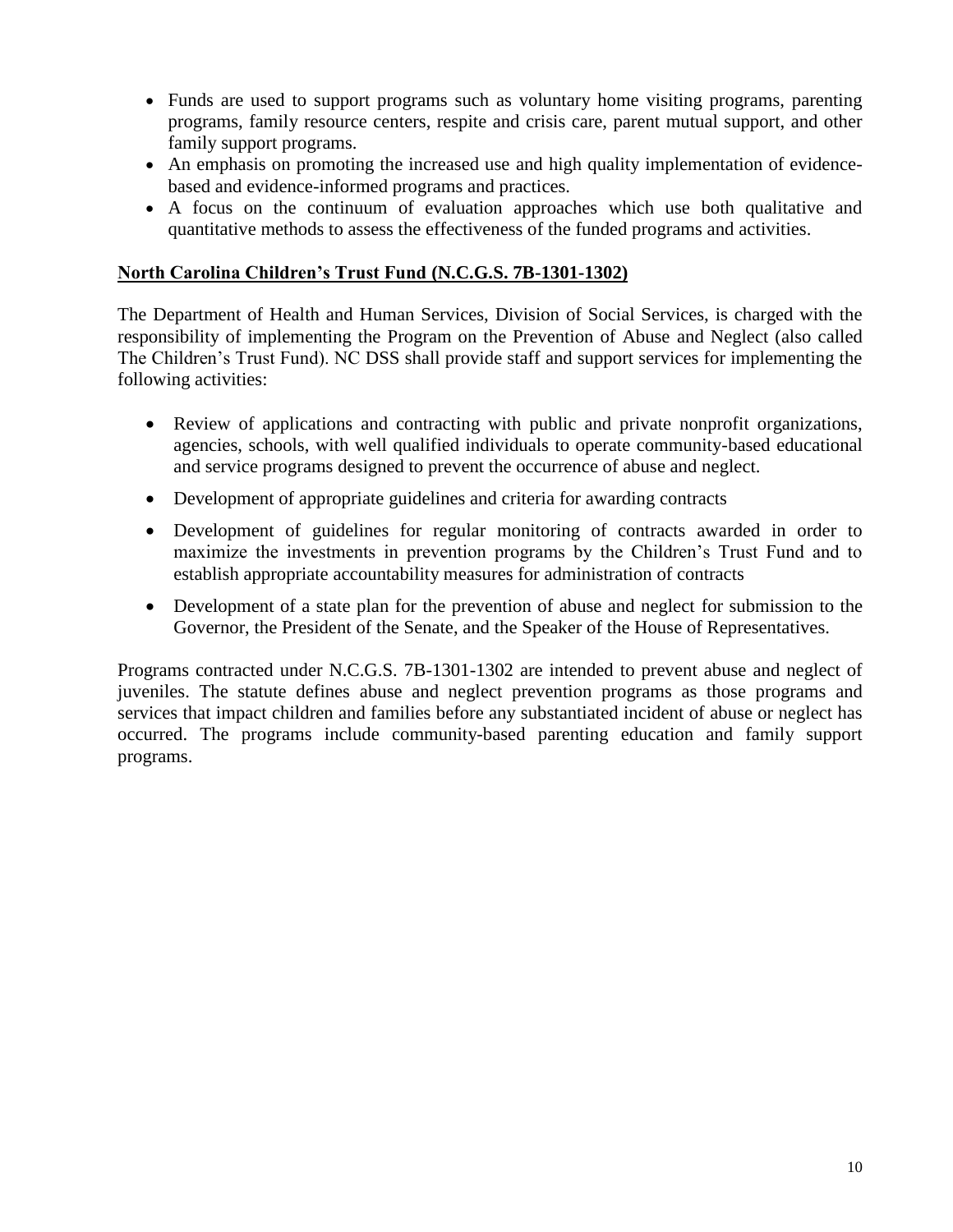### **III. PROGRAM PURPOSE AND REQUIREMENTS**

Research confirms child abuse has a long-term negative impact on a child's life and the entire community, harming both quality of life and prosperity. Children who experience abuse and/or severe neglect often develop toxic levels of stress. If prolonged, this high level of stress can damage the developing architecture of a child's brain, which may lead to significant behavioral changes. In 2005, the Centers for Disease Control and Prevention and Kaiser Permanente released the most comprehensive research to date on the impact of child abuse and neglect. This study, called the Adverse Childhood Experiences (ACE) Study, surveyed 17,000 adults about their childhood experiences and compared them with their health histories. The research found that people who suffered more incidences of severe adversity in childhood, such as violence, poverty, substance abuse in the home, child abuse and neglect, were far more likely to suffer long-term intellectual, behavioral, and physical and mental health problems as adults.

Quality, child maltreatment prevention programs that strive to strengthen family protective factors offer great promise for improving a child's overall well-being. By integrating evidence-based and evidence-informed programs and practices in our community service array, we can increase the capacity of caregivers to care for their children, help children develop healthy coping mechanisms, improve caregiver-child relationships, and reduce family stress.

Based on research in the field of prevention, North Carolina Children's Trust Program Services will support community-based evidence-based, evidence-informed programs and practices that provide outreach, support and services to individuals and families identified as being at-risk of compromised health and safety to eliminate or reduce those risks by promoting protective factors that strengthen and support families.

North Carolina Children's Trust Program Services funding allocation is as follows:

- **80% of the funds** will be granted to those agencies implementing one or more of the following programs and practices:
	- Incredible Years Pre-School BASIC Parent Program for parents of children 3-6
	- Incredible Years School-Age BASIC Parent Program for parents of children 6-12
	- Strengthening Families Program for parents of children 6-11
	- Circle of Parents

Contractors planning to implement the Incredible Years, Strengthening Families, and/or Circle of Parents will be **required** to use NC DSS supported implementation support or "scaffolding" provided by Prevent Child Abuse North Carolina (PCANC) to ensure the best possible outcomes for children and families. Technical assistance, including coaching, training, and consultation will focus on implementation with model fidelity.

 **20% of the funds** will be granted to those agencies implementing evidence-based, evidence-informed family support models and activities not listed above. Programs that specifically address the needs of young children, age 0-5; families with children or parents with developmental disabilities; and fathers are encouraged.

For this SFY 2017-2019 grant cycle, NC DSS will fund recognized, evidence-based, evidenceinformed programs and practices exclusively, except for Triple P and Child First. Applicants should not include supplemental services, such as food banks, literacy programs, crisis assistance,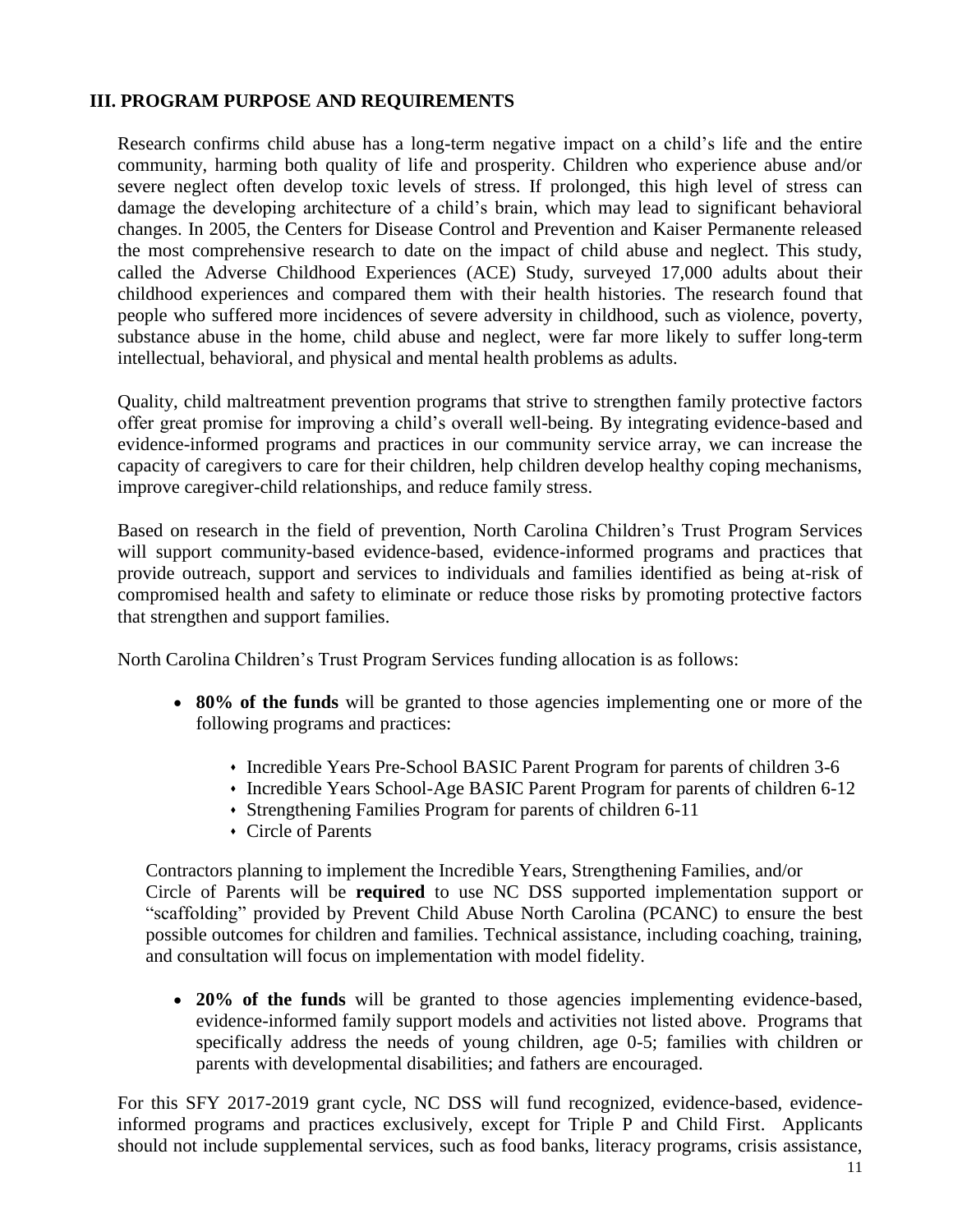and public awareness campaigns, in their scope of work or budget. Outreach presentations to provide program specific information for the purposes of recruitment and awareness are acceptable.

In addition, North Carolina Children's Trust Program Services applicants shall meet *all* of the following requirements to be eligible for funding *(a detailed description of each requirement is provided on the subsequent page*s):

- 1. Provide voluntary services based on the Principles of Family Support Practice.
- 2. Demonstrate a commitment to meaningful parent engagement and leadership opportunities.
- 3. Provide prevention services that target populations most at risk of child abuse or neglect.
- 4. Promote two or more of the five protective factors linked to lower incidence of child abuse and neglect.
- 5. Provide a program or service that demonstrates an acceptable level of evidence-based or evidence informed practice. All applicants must demonstrate a clear plan for implementation support.
- 6. Use outcome accountability and evaluation tools to demonstrate positive outcomes for children and families.

## **1. Principles of Family Support Practice**

Family Support is based on the premise that primary responsibility for the development and wellbeing of children lies within the family, and communities must support families as they raise their children. Family supportive services include a broad array of activities designed to strengthen families, helping parents to raise their children successfully, become self-sufficient, and take an active role in their communities.

- 1. Staff and families work together in relationships based on equality and respect.
- 2. Staff enhances families' capacity to support the growth and development of all family members – adults, youth, and children.
- 3. Families are resources to their own members, to other families, to programs, and to communities.
- 4. Programs affirm and strengthen families' cultural, racial, and linguistic identities and enhance their ability to function in a multicultural society.
- 5. Programs are embedded in their communities and contribute to the community-building process.
- 6. Programs advocate with families for services and systems that are fair, responsive, and accountable to the families served.
- 7. Practitioners work with families to mobilize formal and informal resources to support family development.
- 8. Programs are flexible and continually responsive to emerging family and community issues.
- 9. Principles of family support are modeled in all program activities, including planning, governance, and administration.

## **2. Parent Engagement and Leadership**

Developing strong relationships between parents and staff is an essential ingredient in the program's ability to succeed. When parents and other caregivers feel valued and supported, they are more likely to accept and use new information. Applicants must demonstrate how staff will convey a clear message that parents and caregivers are a valued part of their children's lives and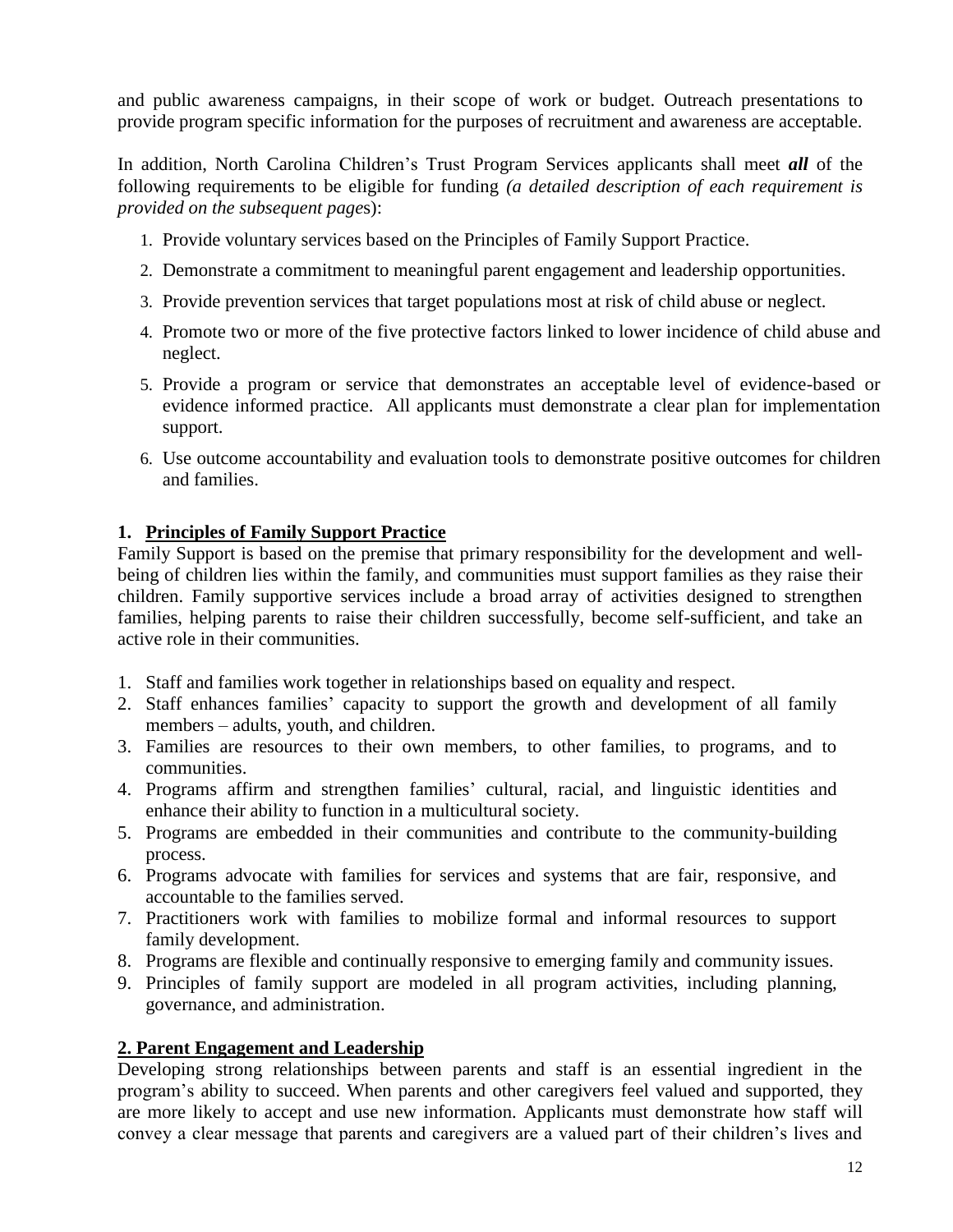their community. In addition, applicants should work proactively with families who are isolated, drawing them into social networks and activities.

Applicants are also required to demonstrate how they will include opportunities for parents and other caregivers to contribute to program planning, governance, and administration. Parents offer unique perspectives as consumers to improve the quality of services and help ensure the programming meets the community's needs. Consequently, all Contractors must develop a parent engagement plan during the first year of the grant cycle.

## **3. Levels of Prevention and Target Populations**

NC DSS Children's Trust Program services must be primary or secondary child abuse prevention services since the goal is to provide services *prior* to the incidence of abuse and neglect. Levels of Prevention are defined as follows:

**Primary Prevention** activities are directed at the general population and attempt to stop maltreatment before it occurs. All community members have access to and may benefit from these services. Primary prevention activities may seek to raise the awareness of the general public, service providers, and decision-makers about child maltreatment. Universal approaches to primary prevention might include:

- Parent education programs and support groups that focus on child development, ageappropriate expectations, and the roles and responsibilities of parenting
- Family support and strengthening programs that enhance the ability of families to access existing services and support positive interactions among family members

**Secondary Prevention** activities are offered to populations that have one or more risk factors associated with child maltreatment. While not predictive, risk factors identify common features of families, parents/caregivers, children and their environment where abuse or neglect most often occur. Secondary prevention programs may target services for individual, neighborhoods, or communities that have a high incidence of these risk factors. Secondary prevention programs might include:

- Parent education programs located in high schools for teen parents or those within substance abuse treatment programs for families with young children
- Parent support groups that help parents deal with their everyday stresses and meet the challenges and responsibilities of parenting
- Home visiting programs that provide support and assistance to expecting and new mothers in their homes

If providing secondary prevention programming, applicants must demonstrate that they intend to *target one or more* of the following population(s):

- Families and children living in poverty
- Parents/caregivers abusing substances
- Young parents and/or parents of young children (birth through 5 years) (*ALL family members will be referred for needed services, regardless of age).*
- Single parents
- Families experiencing domestic violence
- Parents/caregivers and/or children with disabilities or mental illness
- Fathers, non-custodial parents, and parent companions
- Former adult victims of child abuse and neglect
- Unaccompanied homeless youth and families experiencing homelessness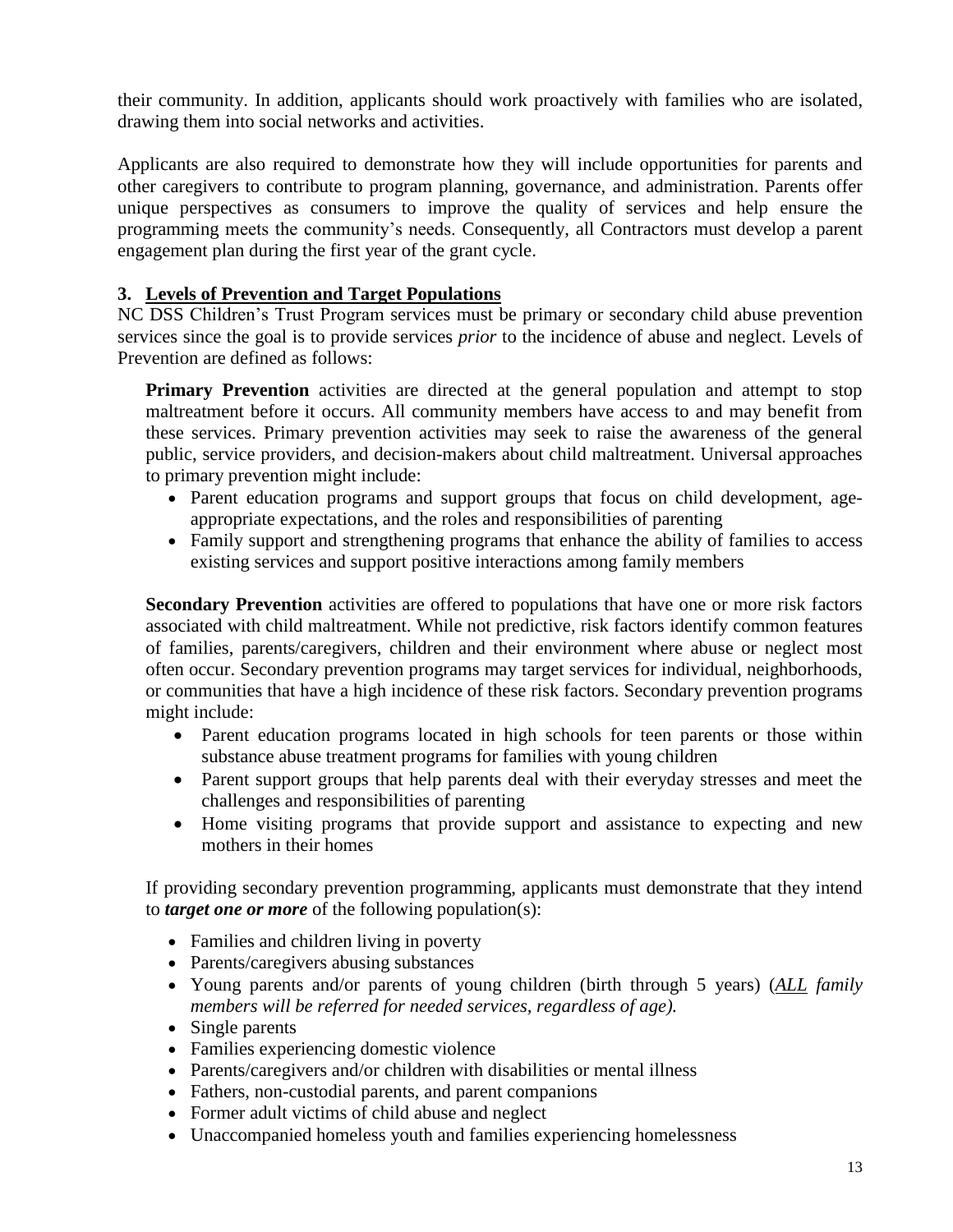- Tribal populations
- Military families
- Victims of Human Trafficking

In addition, family support applicants, in compliance with CAPTA, should discuss outreach services to unaccompanied homeless youth and families experiencing homelessness that increases their awareness, accessibility, and welcome in child maltreatment prevention programming. Official definitions of homelessness can be found at: [https://www.nhchc.org/faq/official-definition-homelessness/.](https://www.nhchc.org/faq/official-definition-homelessness/) Examples of outreach to unaccompanied homeless youth and families experiencing homelessness include, but are not limited to:

- Coordination with local youth homeless shelters
- Outreach and resource information provided to schools, faith-based organizations, clinics, crisis nurseries, homeless shelters, and domestic violence shelter who may already be serving this population
- Shared training between community-based agencies
- Removal of barriers that may prevent this population from accessing services

**Tertiary prevention** consists of activities targeted to families that have substantiated child abuse and neglect reports. These families have already demonstrated the need for intervention, either with or without court supervision. *Tertiary prevention services will not be funded under this Request for Application.* 

## *Applicants should demonstrate how they plan to target and track clients served. Contractors must demonstrate referrals are only accepted with a Primary or Secondary Prevention focus.*

## **4. Promoting Protective Factors**

NC DSS is committed to achieving safety, permanency and well-being for North Carolina's children and their families. Although secondary prevention targets populations with risk factors, participating families respond better when their strengths, instead of deficits, are emphasized. Research and initiatives suggest that a Strengthening Families Framework that identifies protective factors can significantly reduce incidences of childhood maltreatment and trauma. The Strengthening Families Protective Factors Framework is an intentional focus on family development and optimal child development that identifies five protective factors that are relevant for the continuum of child welfare services.

North Carolina Children's Trust Program Services agencies' *outcomes should support the strengthening of at least two* of the following five protective factors.

## **Parental Resilience**

A parent's ability to cope effectively with the various challenges of parenting and everyday life and their ability to overcome life's challenges. Examples include services that help caregivers establish relationships with friends, family, and professionals that provide ongoing encouragement and knowledge of accessible community resources.

## **Social Connections**

Positive relationships with friends, family members, neighbors, and others who can provide concrete and emotional support to parents and caregivers. Examples include services that strengthen family relationships, friendships, and formal support.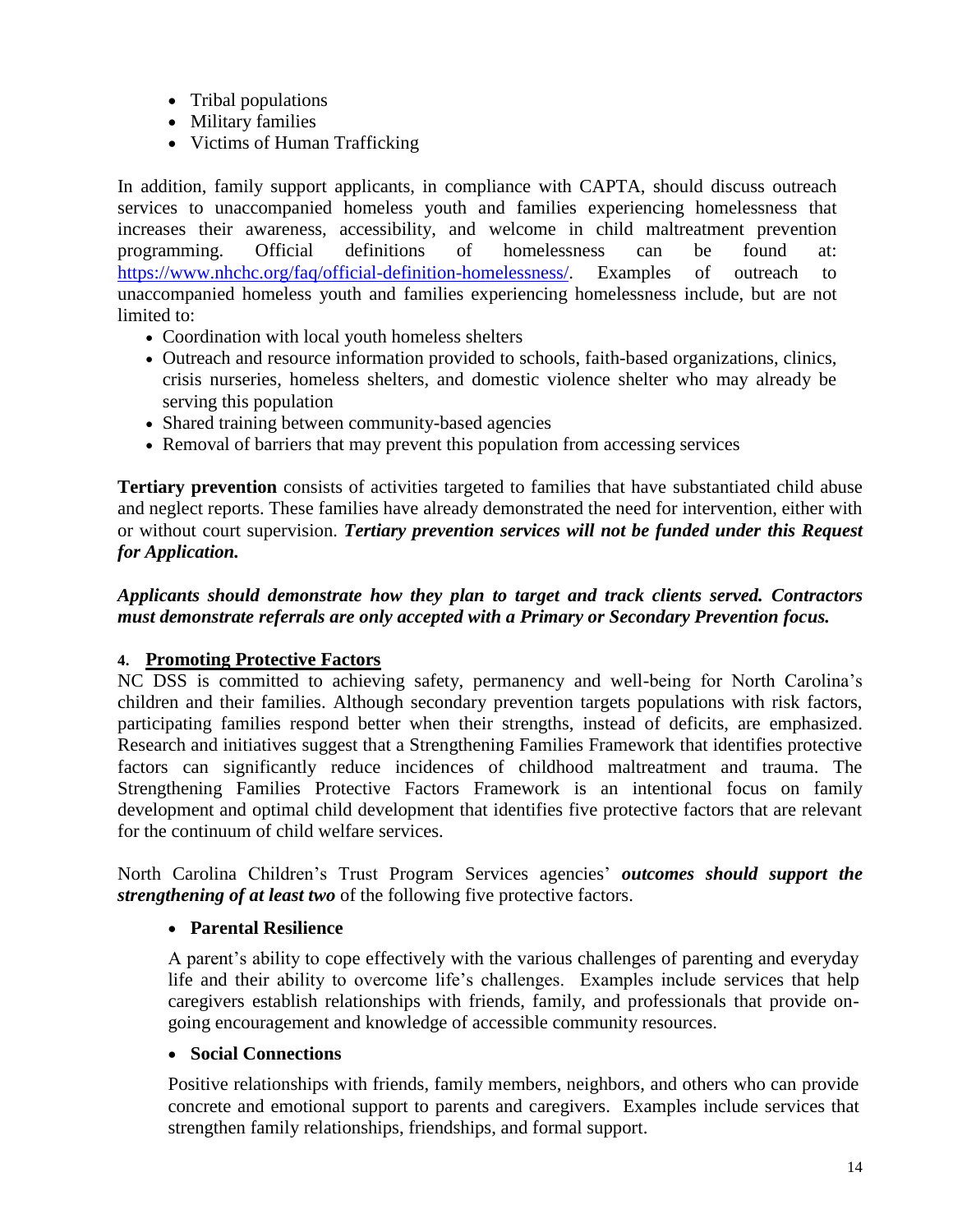## **Knowledge of Parenting and Child Development**

Accurate information about raising children and appropriate expectations for their behavior. Examples include parenting education through parent support groups, facility based education classes, or home visitation.

## **Concrete Support in Times of Need**

Support and services within the community which can include financial, transportation, and food assistance, job training, and/or mental health services. Examples include services that help provide immediate, tangible resources or support to families in crisis.

## **Children's Social and Emotional Development**

A child's ability to interact effectively with others positively and articulate their feelings. Examples include services that provide children and caregivers a safe and nurturing place to "practice" normal roles and behaviors, strengthening a positive parent-child relationship.

The Strengthening Families Framework identifies seven key strategies that exemplary programs use to build protective factors with families. While the strategies themselves are consistent across many different kinds of programs, the way in which a program implements the strategies may vary. To find out more information on the seven strategies please utilize the following link: [http://www.cssp.org/reform/strengthening-families/basic-one-pagers/Strengthening-Families-for-](http://www.cssp.org/reform/strengthening-families/basic-one-pagers/Strengthening-Families-for-Practitioners.pdf)[Practitioners.pdf](http://www.cssp.org/reform/strengthening-families/basic-one-pagers/Strengthening-Families-for-Practitioners.pdf)

## **5. Evidence-Based and Evidence-Informed Practice**

Children's Trust Program Services contractors must provide a service or implement a program that demonstrates an acceptable level of evidence-based or evidence-informed practice. The Administration for Children and Families, along with other federal agencies, is increasingly requiring that federal prevention and treatment funds support evidence-based, promising and evidence-informed prevention programs and practices. Please visit the FRIENDS National Resource Center for Community Based Child Abuse Prevention website at [http://friendsnrc.org/cbcap-priority-areas/evidence-base-practice-in-cbcap/evidence-based](http://friendsnrc.org/cbcap-priority-areas/evidence-base-practice-in-cbcap/evidence-based-program-directory)[program-directory](http://friendsnrc.org/cbcap-priority-areas/evidence-base-practice-in-cbcap/evidence-based-program-directory) for a comprehensive listing and description of EB/EIP programs. The categories from emerging to highest levels of evidence are: Emerging/Evidence Informed, Promising, Supported, and Well–Supported.

Selection of program services should be based on many factors, such as appropriateness for the population served, community needs, and agency capacity to implement services with fidelity. All services funded must at least meet the criteria for Emerging/Evidence Informed programs. That means that they include a logic model and a theory of change based on the best research. To learn more about evidence-based and evidence-informed programs, conduct a community needs assessment, and select a program, applicants may access: *Integrating Evidence-Based Practices into CBCAP Programs: A Tool For Critical Discussion* at [http://www.friendsnrc.org/cbcap](http://www.friendsnrc.org/cbcap-priority-areas/evidence-base-practice-in-cbcap/integrating-evidence-based-practice-resources)[priority-areas/evidence-base-practice-in-cbcap/integrating-evidence-based-practice-resources.](http://www.friendsnrc.org/cbcap-priority-areas/evidence-base-practice-in-cbcap/integrating-evidence-based-practice-resources)

Applicants in the 80% category are encouraged to contact PCANC staff and visit their website at [http://www.preventchildabusenc.org/services/implementation-support/nc-dss-rfa-materials.](http://www.preventchildabusenc.org/services/implementation-support/nc-dss-rfa-materials) access program specific resources. NC DSS will consider the sample budgets and implementation guidelines listed on the PCANC website during application scoring.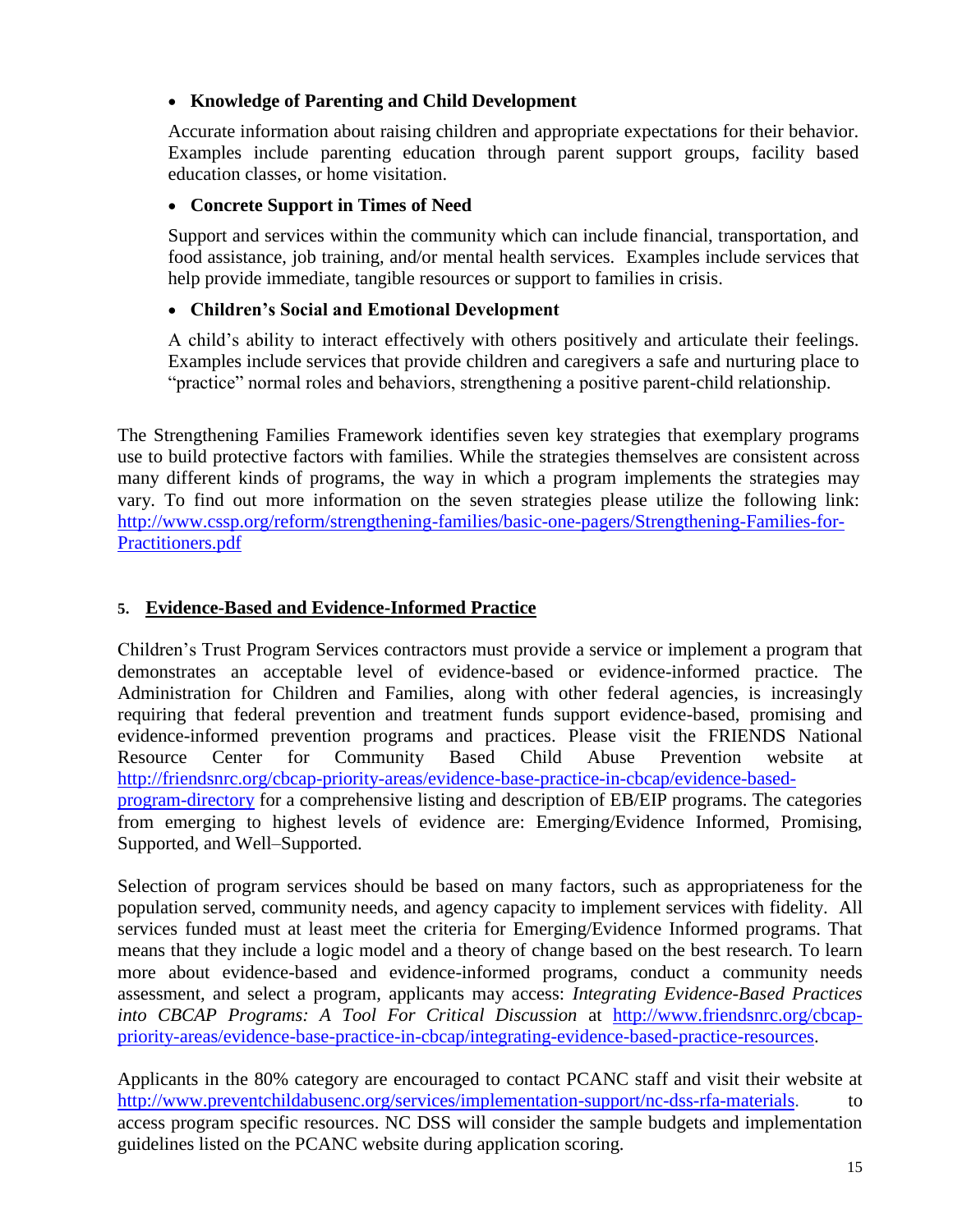Research on the implementation of evidence-based programs demonstrates that implementation support for community-based agencies is critical to realizing program outcomes and goals. Implementation support or "scaffolding" can include assistance with program planning, preimplementation assessment, staff training and peer support opportunities, coaching or clinical supervision, and program evaluation. Applicants must demonstrate that there has been careful thought around the selection, implementation, and evaluation of a particular community-based prevention program. All applicants shall complete the Implementation Plan in Appendix F.

If awarded funding, all contractors must obtain implementation support during each grant year in order to ensure continued model fidelity and program sustainability. Contractors implementing the Incredible Years, Strengthening Families Program (6-11), and/or Circle of Parents are required to use implementation support provided by Prevent Child Abuse North Carolina (PCANC).

## **6. Outcome Accountability and Evaluation**

Applicants must demonstrate the capacity to achieve positive outcomes for children and families who participate voluntarily in their services. Developing and using a logic model guides agencies towards greater outcome accountability. Outcome accountability is demonstrating that the expenditure of staff time, funding, and other resources result in tangible positive changes for children and families. The logic model helps the applicant plan services, link those services to outcomes, and identify tools that will measure whether the stated outcomes were achieved.

In order to support outcome accountability and provide a framework for outcome evaluation, NC DSS *requires applicants* to utilize the FRIENDS National Resource Center Evaluation toolkit in the development of a required logic model:<http://friendsnrc.org/evaluation-toolkit>

The toolkit is comprised of four components:

- 1. **Building Your Evaluation Plan** assists programs with a general understanding of outcome evaluation.
- 2. **Logic Model Builder** guides users as they create their own logic model.
- 3. **Outcomes and Indicators** a menu of common protective factor linked outcomes and indicators.
- 4. **Annotated Measurement Tools** a listing of commonly used tools to measure outcomes in prevention programs.

In addition, NC DSS highly encourages applicants to access the on-line Logic Model training at [http://friendsnrcelearning.org](http://friendsnrcelearning.org/)**/** prior to drafting their logic model.

NC DSS has the following shared vision that *must be used* when completing the logic model builder: **Families have enhanced capacity to provide for their children's educational, physical, and emotional needs and children have opportunities for healthy social and emotional development.** 

Specific population, inputs (resources), outputs (service strategies), assumptions, outcomes, indicators, and measurement tools will be determined by applicants. **Applicants of the Incredible Years, Strengthening Families Program (6-11), and/or Circle of Parents** should select from a list of predetermined outcomes that support the statewide implementation and evaluation of these programs.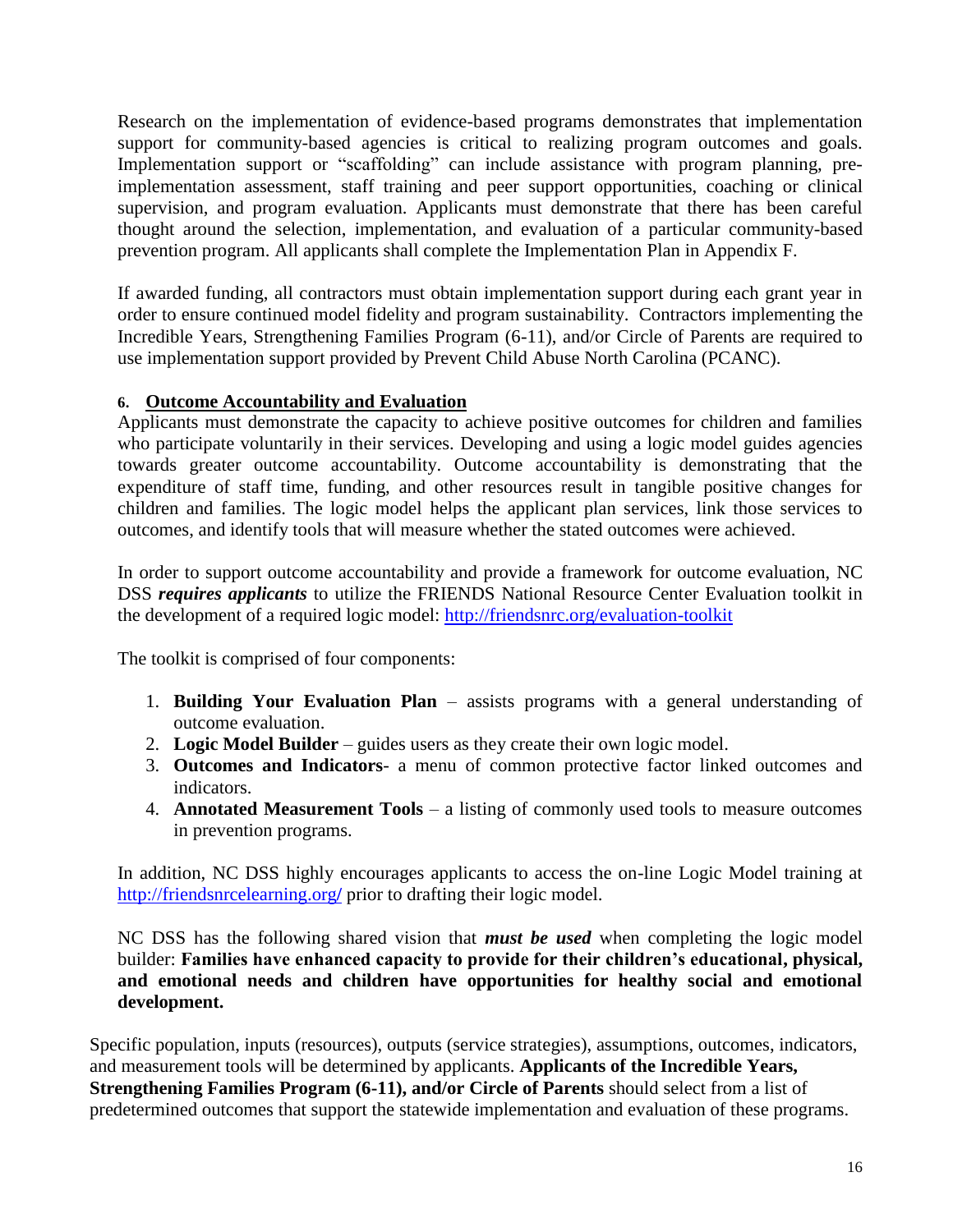These outcomes are available on the PCANC website at

[http://www.preventchildabusenc.org/services/implementation-support/nc-dss-rfa-materials.](http://www.preventchildabusenc.org/services/implementation-support/nc-dss-rfa-materials)

When composing your logic model keep in mind the following:

- Identify the desired change in participant's knowledge, attitudes, skills, or aspirations.
- Specify the # of caregivers and # of children to be served under Outputs.
- Project only outputs and outcomes on families who will be served with NC DSS funds from this award.
- Agencies should select 4-5 outcomes to be measured. Outcomes should support the strengthening of at least two protective factors.
- Outcomes should be SMART- Specific, Measurable, Achievable, Realistic, and Time-Bound.
- In addition to measurement tools selected for a particular curriculum, please list the North Carolina Family Support Outcome Scale (NCFSOS) and NC DSS Client Satisfaction Survey, as these are required evaluation tools for all programs. The Strengthening Families Protective Factors Framework Survey is recommended, but not required.
- Applicants should consider follow-up with parents at 6 and 12 months following the close of services.
- If proposing multiple programs, applicants should develop a separate logic model for each program.

Once you have developed your logic model in the logic model builder, please transfer the data to the following logic model form (Appendix F), which can be adjusted as needed within the 1 page limit. The narrative portion of this section must expand upon the information listed in the Logic Model.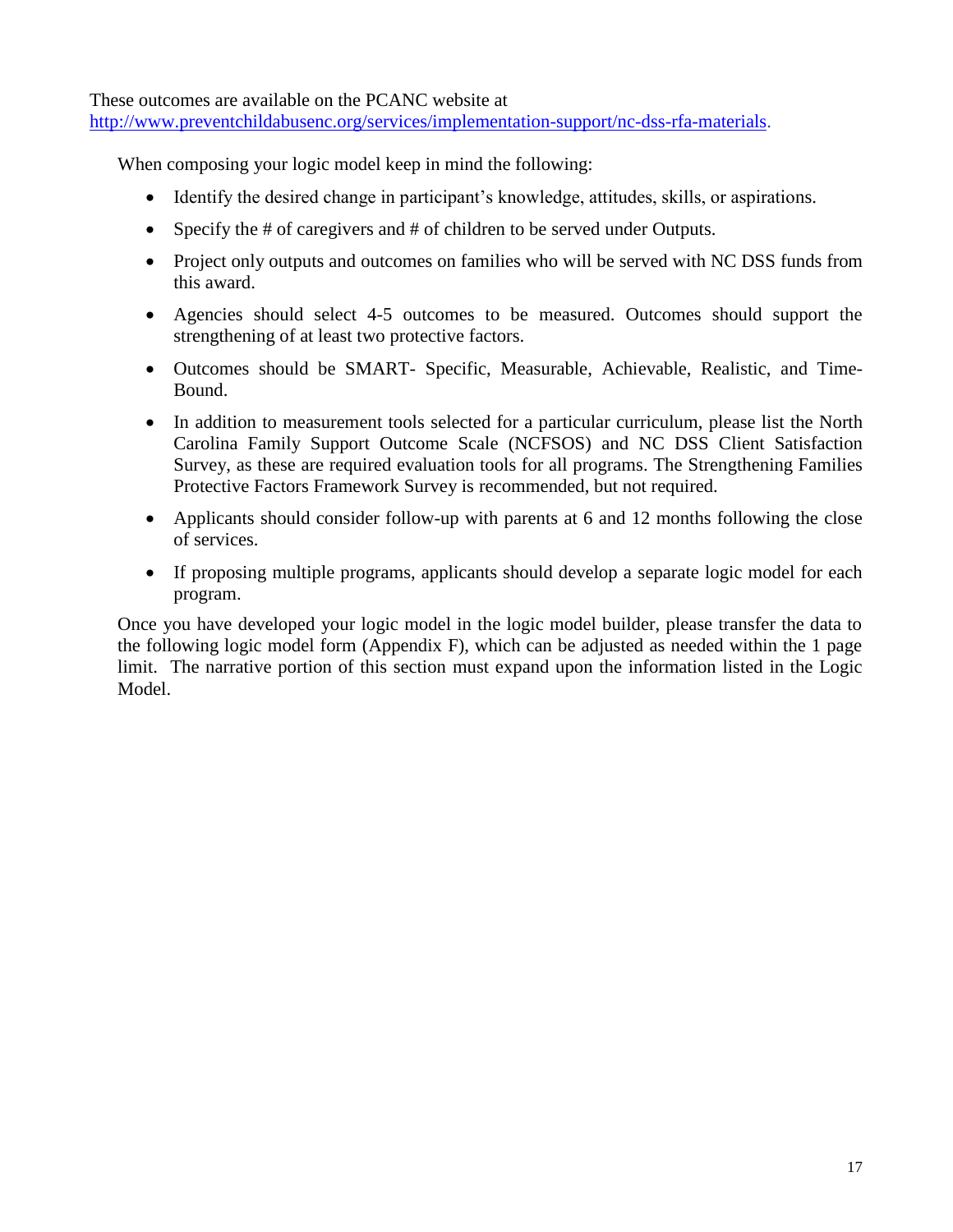## **IV. GENERAL INSTRUCTIONS & FORMAT**

### **Basic Format**

- Type should be 12 point font size and single spaced.
- The proposal should be typed on  $8\frac{1}{2}$ " x 11" white paper and single sided.
- Adhere to page limits. *Do not* add additional pages when responding to this application. Points will be deducted during scoring for applications that exceed page limits.
- Proposals *should not* be stapled or bound instead use binder clips or paper clips.
- Respond to each criteria listed in this RFA in the order requested. *Include section headings* in the Scope of Work as listed in the application checklist. *Do not* insert page dividers.

#### **Cover Letter**

A cover letter on organization letterhead must accompany the application. Include in the cover letter: purpose of the request, the specific amount being requested, number of participants to be served, program curricula or activities, area/county of program and the population being served. *This letter must be signed by the authorized official of the agency.*

#### **Application Order**

Use the table below to comply with the maximum page limits in each section. *The Application Checklist (Appendix A) is recommended as reference. Links to all required contract documents are located in Appendix F.* 

| <b>Section</b>                                                                                 | <b>Maximum Page</b>          |
|------------------------------------------------------------------------------------------------|------------------------------|
|                                                                                                | <b>Limit for Narrative *</b> |
| Direct Client Services Narrative Face Sheet (All sections completed)                           | N/A                          |
| Proposal Summary                                                                               | 1                            |
| Needs Assessment                                                                               | $\overline{2}$               |
| Project Design – Include the following:                                                        | 8                            |
| Logic Model                                                                                    |                              |
| <b>Implementation Plan</b>                                                                     |                              |
| Organizational Capacity - Include the following:                                               | 1                            |
| Organizational Chart                                                                           |                              |
| <b>Board Member Profile</b>                                                                    |                              |
| Job Descriptions (for all staff positions listed in the budget)                                |                              |
| Local Coordination and Collaboration                                                           | 2                            |
| Sustainability – Include the following:                                                        | 1                            |
| Anticipated Revenue Summary                                                                    |                              |
| <b>Funding Chart</b>                                                                           |                              |
| Budget Form DSS-6844S - Include the following:                                                 | N/A                          |
| <b>Budget Narrative</b>                                                                        |                              |
| Draft of Sub-Contract Agreement(s) (if applicable)                                             |                              |
| Lease agreement (if requesting rent)                                                           |                              |
| Cost Allocation Plan (if some costs are shared with other funding/programs)                    |                              |
| Indirect Cost Plan (if applicable)                                                             |                              |
| Conflict of Interest form notarized & a copy of grantee's conflict of interest policy attached | N/A                          |
| No Overdue Tax Form (on organization's letterhead and notarized)                               | N/A                          |
| IRS Federal Tax Exempt Letter 501 I (3)                                                        | N/A                          |
| <b>Federal Certification</b>                                                                   | N/A                          |
| <b>State Certification</b>                                                                     | N/A                          |
| Memorandum of Agreement with the local county DSS                                              | N/A                          |
| Letters of support (3 required)                                                                | N/A                          |

**\* Page Limits pertain to narrative sections and do not include required attachments, such as logic model, checklists, job descriptions, etc.**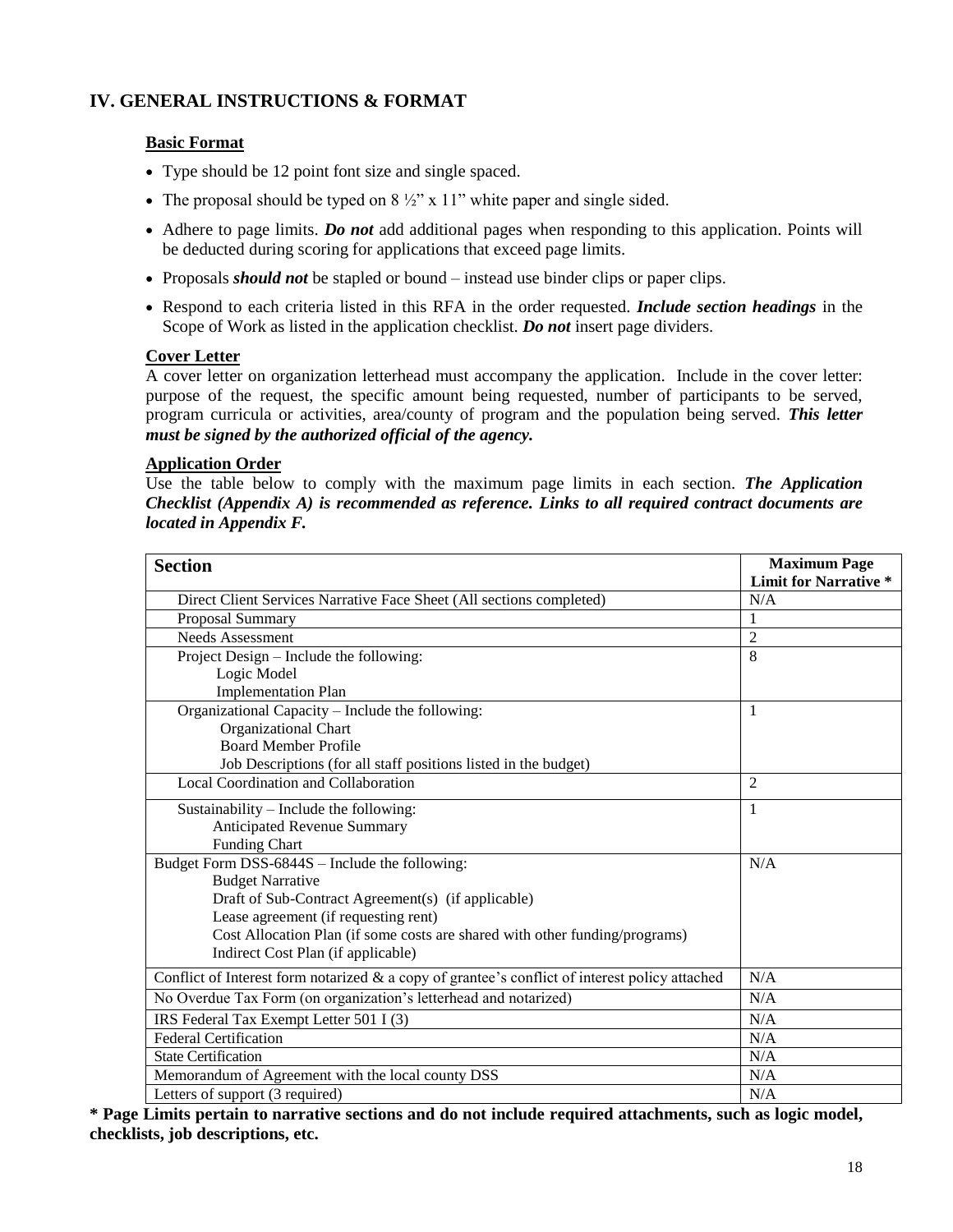### **SCOPE OF WORK**

### **Direct Client Services Narrative – Face Sheet**

*All* sections must be completed on one page.

### **Proposal Summary** *(One page limit)*

Please provide a clear and concise description of the program. Summarize the major points from your Scope of Work, including: the community being served, the number of annual participants who will be served (broken out into # of caregivers and # of children), physical location where the participants will be served, the activities proposed (frequency, intensity, and duration), type of curricula/program, and who will administer the program.

### **Needs Assessment** *(Two page limit)*

Describe the targeted community need the proposed community-based prevention program will address. *When describing community need, applicants are asked to reference the North Carolina County Child Victimization Data, listed in Appendix C. After review of this data, applicants should speak to factors contributing to the county's child victimization rate and why providing the proposed service may have a long-term, preventive impact on these rates.* Need assessments should be a clear, concise, well-supported statement of what the community problems (not limited to child maltreatment) are and why the service is needed. *Data and noted citations should be used to support need statements*. Proposals shall include:

- 1. Who is your target population? Where are they located? How were they identified?
- 2. What are the socio-economic needs of the community and what is the relationship of the target population to the larger community?
- 3. How has your agency assessed the current needs of your community (i.e. collaborative needs assessment process with other stakeholders, focus groups, other agencies' data)?
- 4. What is the need for the proposed service in the identified community? How does this service fit into the community's existing continuum of services? Does it fill an identified gap in services? If similar services already exist in your community, why is the proposed service needed (i.e., eligibility requirements, location, time service is offered, funding, number of people not being served)?
- 5. The proposal should include information on the likely outcome for children/youth and families if the program is not established.

Applicants may find some statistical information and/or needs assessments at collaborating agencies and organizations. Additional information can also be found on the internet at:

- <http://www.aecf.org/>
- <http://www.ncchild.org/>
- <http://www.census.gov/popest/>
- <http://ssw.unc.edu/ma/>
- http://ctb.ku.edu/en/tablecontents/chapter 1003.aspx
- <http://quickfacts.census.gov/qfd/states/37000.html>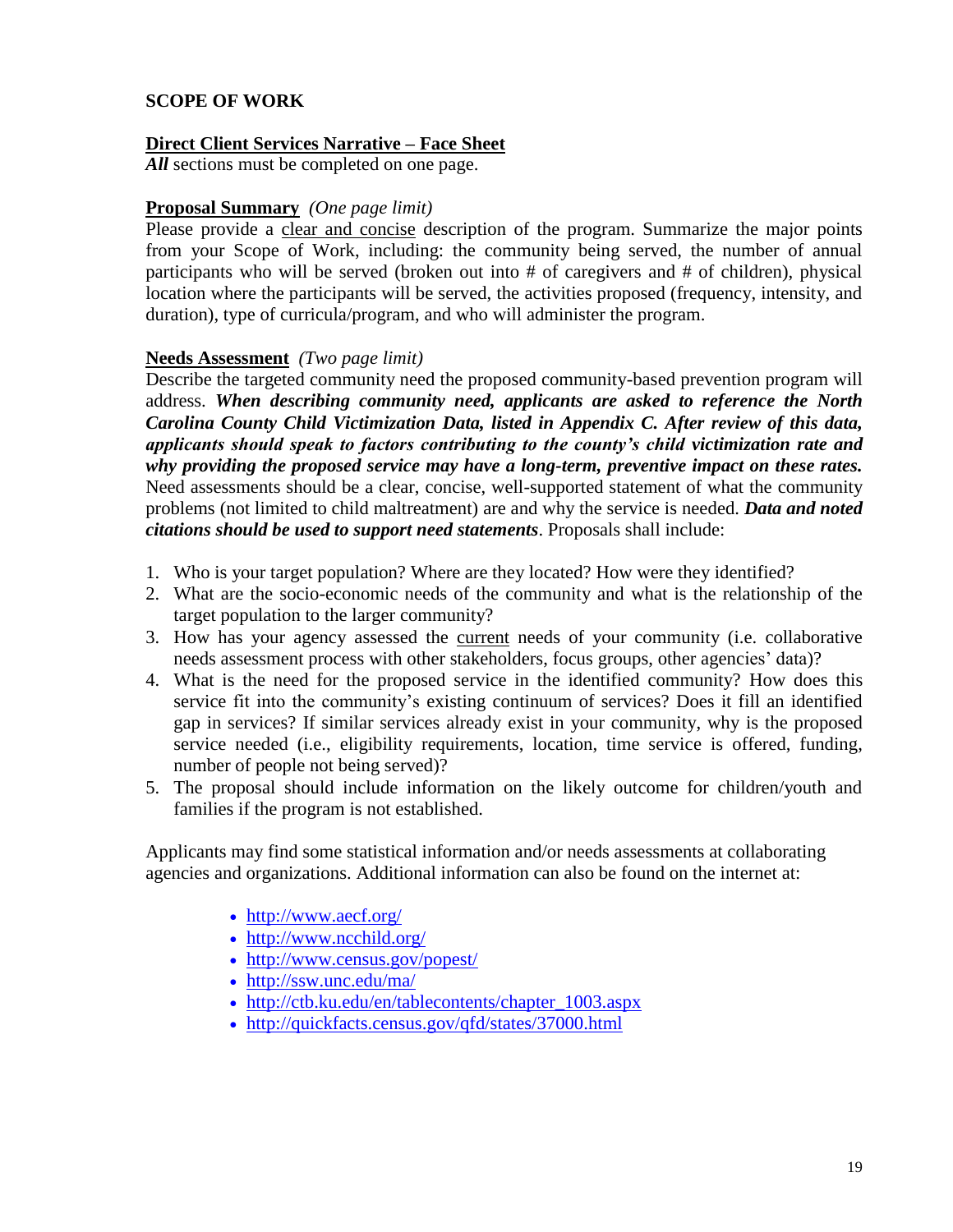## **Project Design/Activities** *(Eight page limit, not including implementation plan, logic model, MOAs, and letters of support)*

Applicants must describe how the program will meet *all six requirements listed on pages 12- 17 of this RFA* by providing a detailed description of the program design. The following questions should be referenced when writing the project design section:

## Principles of Family Support Practice

- How will your agency model the Principles of Family Support?
- How will your agency affirm and strengthen families' cultural, racial, and linguistic identities?
- How do you ensure families are approached with equality and respect?

## Meaningful Parent Engagement and Leadership

- What will meaningful parent engagement look like?
- What incentives will be provided to support participation?
- How will the program address barriers to client participation, such as transportation or childcare?
- How will you recruit and maintain parent involvement?
- How will the agency involve parents in your continuous quality improvement process?

## Levels of Prevention and Target Population

- Are your services considered primary or secondary prevention?
- If primary prevention, speak to your universal focus.
- If secondary, speak to your targeted population and the identified risk factors and/or lack of protective factors.
- Where will you receive program referrals and how will you track those referrals?
- How many parents/caregivers and children will be served?
- Where will services be held and/or located?
- Are services accessible to residents of multiple counties?
- How will community outreach and recruitment be conducted? In particular, how will the applicant reach out to tribal populations and families experiencing homelessness?

## Promoting Protective Factors

- What protective factors will be addressed?
- Why are these protective factors the most relevant to your program?

## Evidence-Based Evidence-Informed Practice

- What program(s) or curricula are you selecting?
- What is the supporting research that identifies the practice, program, or curricula as evidence-based or evidence-informed?
- How was the program(s) or curricula chosen?
- What does pre-implementation involve?
- What is your program's implementation timeline?
- How will you support ongoing implementation and ensure model fidelity?
- Complete the Implementation Plan.

## Outcome Accountability and Evaluation

- What is the goal of your service?
- What is your theory of change?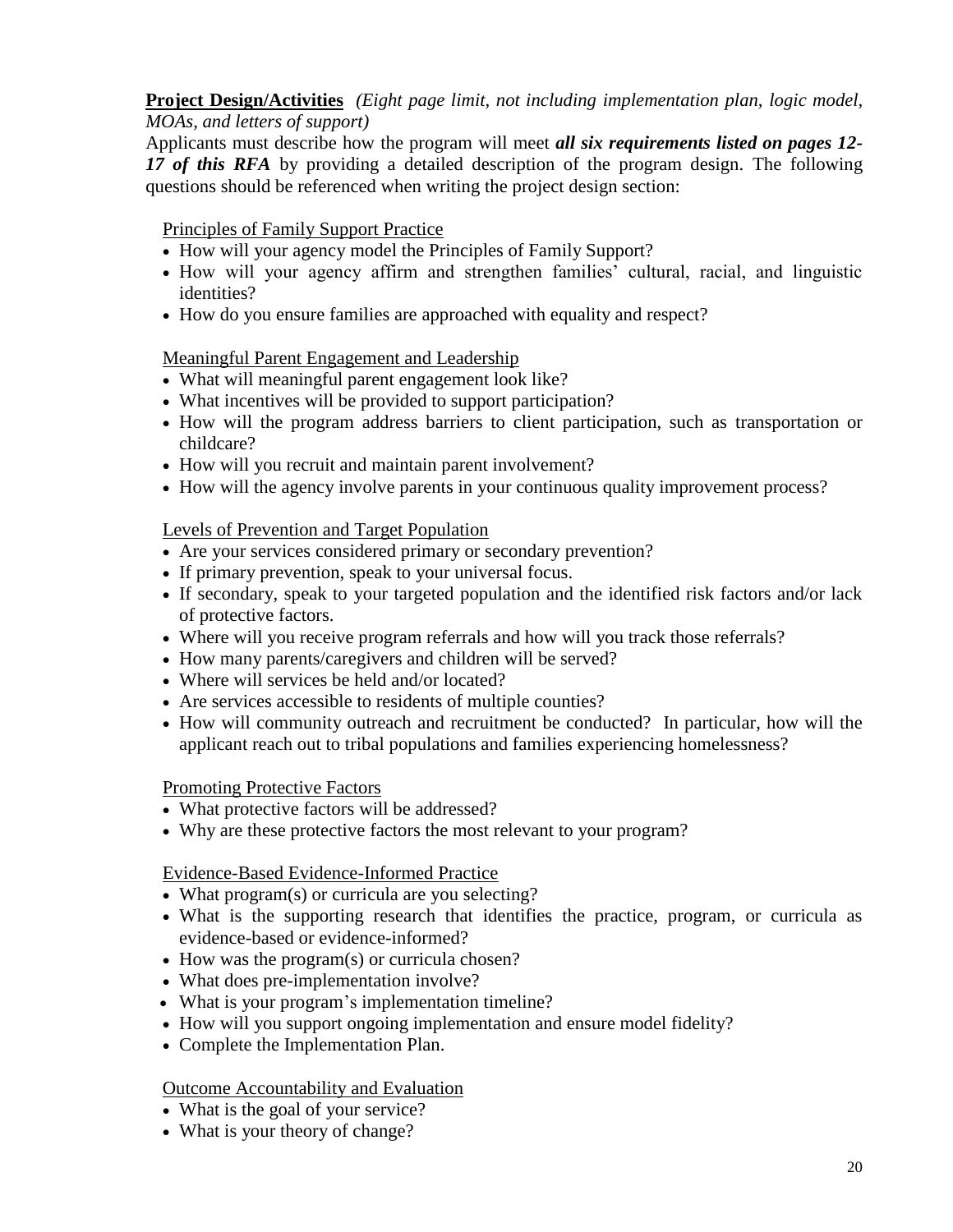- What are your inputs, outputs and assumptions?
- How will you ensure outputs are tracked and outcomes are measured accurately?
- How will you evaluate client and service success formally and informally?
- What type of follow-up, if any, is the agency providing to clients?
- What is the continuous quality improvement process?

## **Organizational Capacity** *(One page limit not including organizational chart, board profile and job descriptions)*

Successful agencies have strong organizational capacity to help achieve their goals. Organizational capacity includes but is not limited to, sound programmatic and fiscal policies and procedures, adequate staff, professional development opportunities, meaningful staff supervision time, engaged board and community stakeholders, sufficient resources, and a strong data and evaluation process.

This section should include, but not be limited to the following:

- State the mission of the organization and how it relates to programming.
- Describe the history of your organization within the community and provide evidence that it has the capacity to serve and reach the target population.
- How will your agency oversee the administration and supervision of the proposed services?
- What is the agency's experience with managing finances, developing budgets, submitting invoices & contract amendments, and monitoring agency/grant spending?
- Will any of the proposed services be outsourced to a subcontractor? If so, describe how the services will regularly be monitored and performance evaluated.
- Include an **organizational chart** of your agency showing how the program fits into the organization's structure (Do not include individual names, only positions).
- Complete the **Board Member Profile**, listing your current board members, their board position and contact information. The Board Member Profile is located in Appendix F.
- Attach **job descriptions** for all positions listed in your Budget and Budget narrative. (Do not include individual names)

## **Local Coordination and Collaborations** *(Two page limit, not including MOA and Letters of Support)*

Preventing child abuse and neglect is not the responsibility of one agency. It is a community responsibility. Applicants must demonstrate that they are actively developing and participating in on-going collaborative relationships with community partners to prevent child victimization by linking families with appropriate and timely resources and identify gaps and/or barriers to a family's ability to access services. *Special consideration will be given to applicants coordinating with community partners by braiding resources.*

Describe and list the collaborations with local agencies and organizations that focus on child, family and community well-being. Identify any partners, including organizations and parents/caregivers, that will collaborate in funding, managing or providing services for this service and the specific roles that each shall play in executing the Scope of Work. Examples of community partners include: family members, Departments of Social Services, schools, juvenile justice system, housing authorities, health department and medical providers, mental health centers, Head Start and child care providers, Partnerships for Children, early intervention agencies, faith communities, and civic organizations.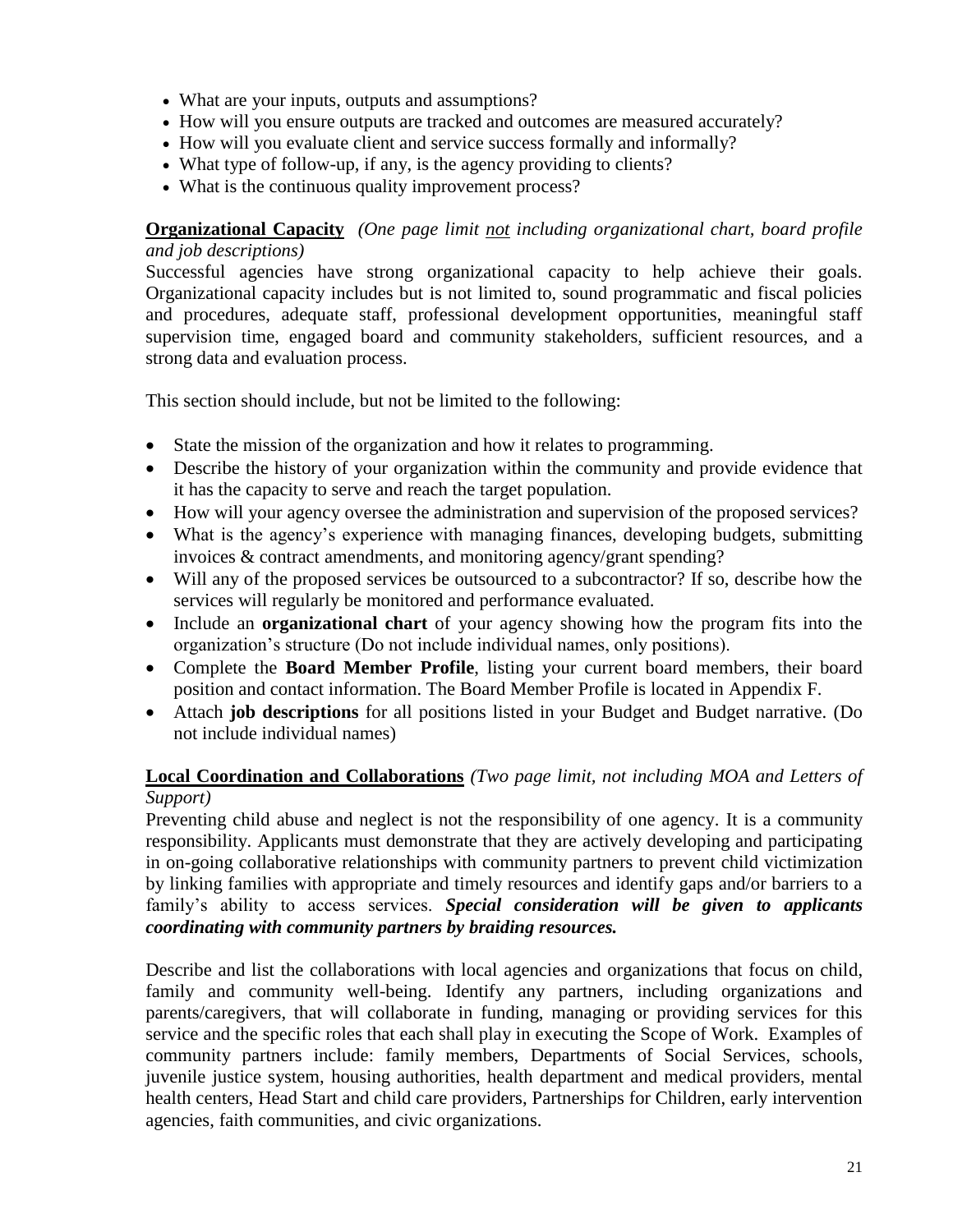Other questions to address in this collaborative section include:

- How is your agency contributing to community efforts to prevent child abuse and neglect?
- What formal and informal resources are being used to support families?
- What is your relationship with your local Department of Social Services agency?
- How do you communicate your agency's available services to your community?

*Applicants are also encouraged to discuss involvement with their local Community Child Protection Team (CCPT), including their engagement of the CCPT in assessing local services*. Located in all 100 counties, the CCPTs meet to promote a community-wide approach to the problem of child victimization by identifying gaps and deficiencies with the child protection system, increasing public awareness of child protection, advocating for system changes and improvements, and developing strategies to ameliorate child abuse and promote child well-being at a local and state level. Further information on local Community Child Protection Teams can be found at:<http://www2.ncdhhs.gov/dss/ccpt/>

*Proposals must include a MOA with the local Department of Social Services for each county the applicant is proposing to serve.* If the applying agency is a local Department of Social Services, no MOA is required.

*Proposals must include three letters of support from community partners.* At least one letter should be from a consumer of services.

**Sustainability Plan** *(One page limit not including Anticipated Revenue Summary Form and Funding Chart).*

Applicants must address the potential for continuing the project beyond the initial grant period, as the funding available from this source may not be available on a recurring basis. Sustainability is important because a break in services for families and children may increase risk of child maltreatment. Applications may include actions that will be taken to ensure continuity of programming and identify specific funding sources that will be pursued**.** Describe a *three year sustainability plan* that includes a plan for diversifying funding for the program. Include the following:

- The types of support and resources from the applicant organization and their partners.
- In-kind resources.
- A funds diversification plan which includes identification of sources and types of local, state and federal funds, as well as foundations and corporate sources.

In addition, contractors will be required to promote the NC Children's Trust Fund and Kids First license plates, which help finance the NC Children's Trust Fund. *Applicants must describe how they will inform the community how the purchase of a Kids First license plate benefits local child maltreatment prevention efforts.* This may be through newsletters, emails, flyers, or other promotional means. NC DSS will support public awareness efforts by providing each contractor with a Children's Trust Fund Awareness Toolkit developed in partnership by Prevent Child Abuse North Carolina.

## **Complete Anticipated Revenue Summary Form and Funding Chart.**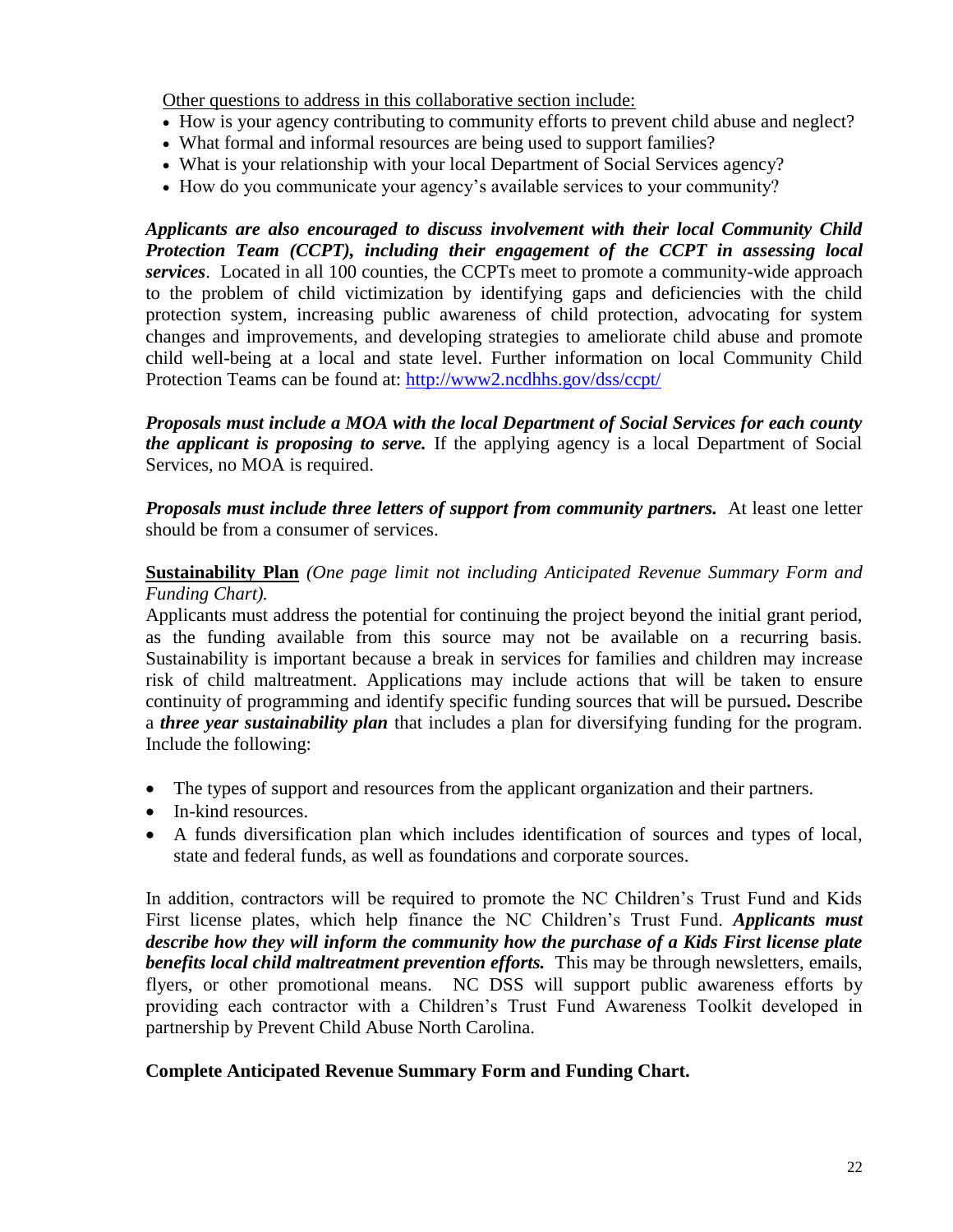### **Budget (DSS 6844S) and Budget Narrative**

*Applicants are required to submit a line-item budget for State Fiscal Year 2016-17 on form DSS 6844S outlining the proposed use of funds and a budget narrative justifying each line item. Agencies will be expected to submit a new agency budget during each subsequent annual contract renewal process in grant years 2 and 3. Based on the availability of funding, annual budget awards will remain the same for SFY 17-18 and 18-19.*

The budget narrative must explain each line item and how the expenditures help the program meet the proposed program deliverables. No carry over of unexpended funds is allowed from one fiscal year to another. When developing your budget, remember that 80% awards do not require a local match and 20% awards require a 25% match. All funds are distributed on a reimbursement after expenditure basis. Funds from this grant may not be used to supplant other funds.

- Expenditures for travel and daily subsistence must be in accordance with state approved rates. The Office of State Budget and Management (OSBM) prepares the Budget Manual which includes current state approved travel and daily subsistence rates and can be located through the following link: [https://www.osbm.nc.gov/budget/state-agency](https://www.osbm.nc.gov/budget/state-agency-resources/manuals-instructions/documents/2015-Budget-Manual)[resources/manuals-instructions/documents/2015-Budget-Manual](https://www.osbm.nc.gov/budget/state-agency-resources/manuals-instructions/documents/2015-Budget-Manual)
- Funds may not be used to purchase or renovate real estate property nor purchase or lease vehicles.
- Equipment may be purchased if it can be shown to be essential to the overall goals and outcomes of the program.
- Tangible equipment costing \$3,000.00 or more requires justification and three price quotes.
- Agencies which received funding in previous years to purchase equipment (e.g. computers, televisions, video players, etc) will not be approved to purchase duplicate equipment under this grant, unless the need is clearly articulated.
- Include the following if proposed in the budget: a draft Sub-Contractors Agreement with budget detail, a lease agreement if requesting rent, cost allocation plan, and/or an Indirect Cost Rate Plan.
- Match may be cash, in-kind, or a combination.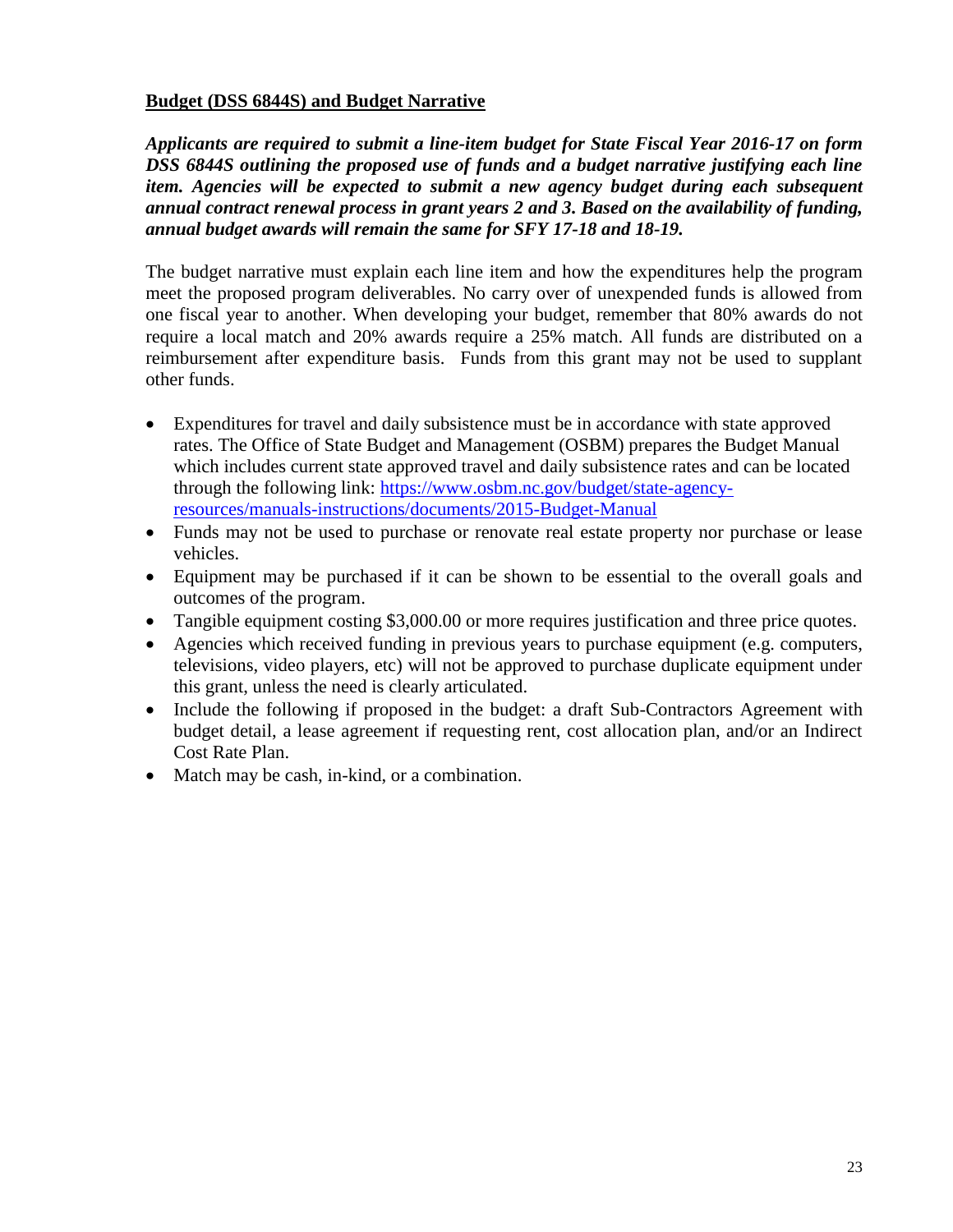# **APPENDIX A**

### **NORTH CAROLINA DEPARTMENT OF HEALTH & HUMAN SERVICES NORTH CAROLINA DIVISION OF SOCIAL SERVICES SFY 2017-2019 CHILDREN'S TRUST PROGRAM SERVICES**

# **Application Checklist (All required documents can be accessed in Appendix F)**

|       | Cover letter on agency letterhead                                                                                                                                                                                                                                                                                                                                                                                                                                                                                                                                                                          |
|-------|------------------------------------------------------------------------------------------------------------------------------------------------------------------------------------------------------------------------------------------------------------------------------------------------------------------------------------------------------------------------------------------------------------------------------------------------------------------------------------------------------------------------------------------------------------------------------------------------------------|
|       | <b>Application Checklist</b>                                                                                                                                                                                                                                                                                                                                                                                                                                                                                                                                                                               |
|       | Scope of Work – will include the following sections:                                                                                                                                                                                                                                                                                                                                                                                                                                                                                                                                                       |
|       | Direct Client Services Narrative - Face Sheet<br>Proposal Summary<br>Needs Assessment<br>$\overline{\phantom{a}}$<br>Project Design (please include the following):<br>Logic Model<br>$\bullet$<br><b>Implementation Plan</b><br>$\blacklozenge$<br>Organizational Capacity (please include the following):<br>Organizational Chart<br>٠<br><b>Board Member Profile</b><br>٠<br>Job Descriptions (for all staff listed in the budget)<br>٠<br>Local Coordination and Collaboration<br>Sustainability Plan (please include the following):<br>Anticipated Revenue Summary<br>٠<br><b>Funding Chart</b><br>٠ |
|       | Budget Form DSS-6844S:<br>Attach the following:<br><b>Budget Narrative</b><br>٠<br>Draft of Sub-Contract Agreement(s) (if applicable)<br>٠<br>Lease agreement (if requesting rent)<br>٠<br>Cost Allocation Plan (if some costs are shared with other funding/programs)<br>٠<br>Indirect Cost Plan (if applicable)<br>٠<br>Conflict of Interest-Notarized (Include organizational conflict of interest policy).                                                                                                                                                                                             |
| only) | No Overdue Tax Form – Notarized $\&$ printed on Agency Letterhead – (non governmental agencies                                                                                                                                                                                                                                                                                                                                                                                                                                                                                                             |
|       | IRS Federal Tax Exempt Letter (501)I(3) (non-profit) or Verification of Tax ID (governmental)<br><b>Federal Certifications</b><br><b>State Certification</b>                                                                                                                                                                                                                                                                                                                                                                                                                                               |
|       | MOA with Local DSS agency (not required if applicant is a DSS agency)                                                                                                                                                                                                                                                                                                                                                                                                                                                                                                                                      |
|       | Letters of Support (3)                                                                                                                                                                                                                                                                                                                                                                                                                                                                                                                                                                                     |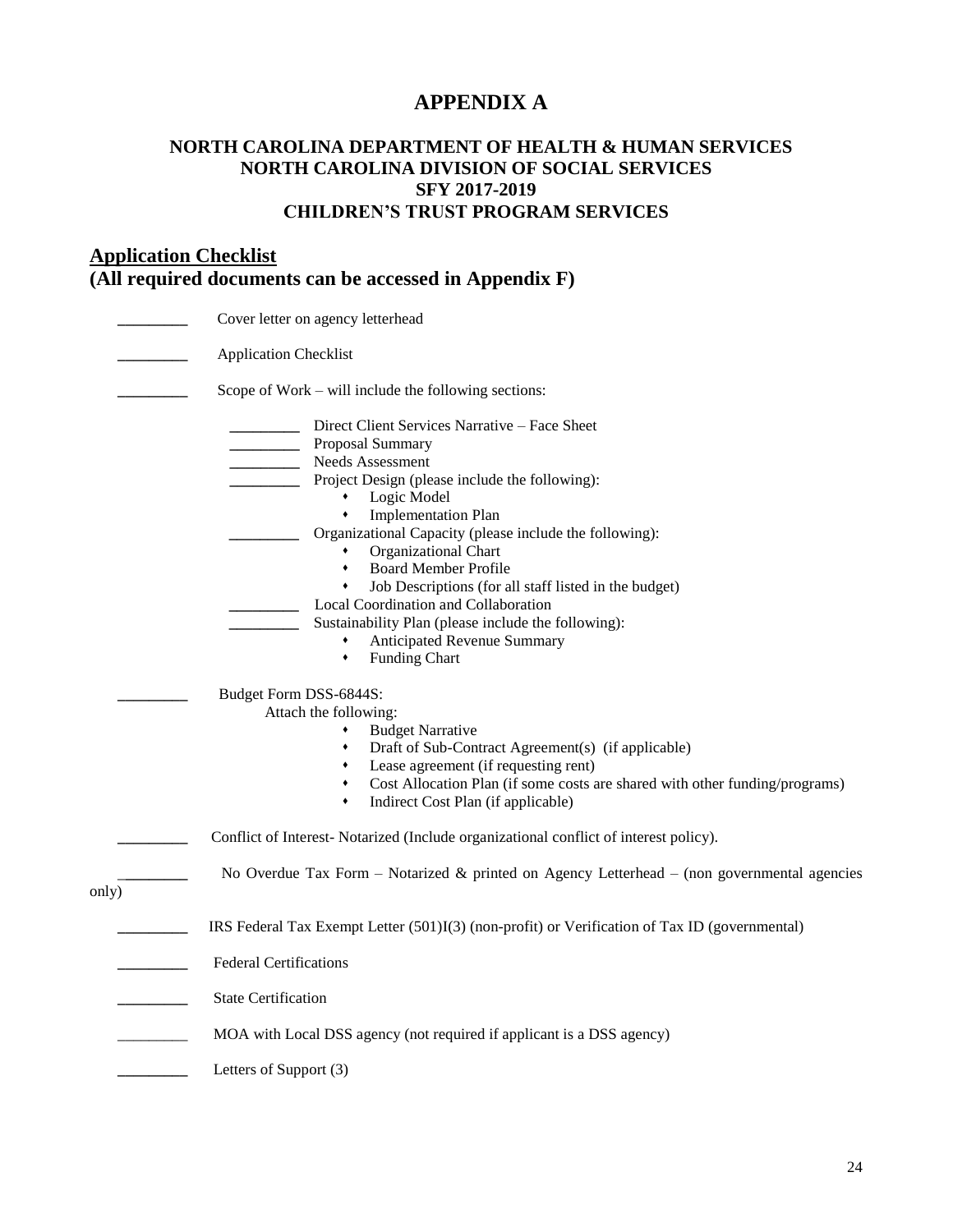## **APPENDIX B**

#### **SFY 2017-2019 COMMUNITY BASED PROGRAMS READER SCORING SHEET – CHILDREN'S TRUST PROGRAM SERVICES**

**Reader:** \_\_\_\_\_\_\_\_\_\_\_\_\_\_\_\_\_\_\_\_\_\_\_\_\_\_\_\_\_\_\_\_\_\_\_\_\_\_\_\_\_\_\_\_\_\_\_\_\_\_ **Total Reader Points Awarded: \_\_\_\_\_\_\_\_\_\_\_\_\_\_\_\_\_\_\_\_\_\_**

**Applicant:** \_\_\_\_\_\_\_\_\_\_\_\_\_\_\_\_\_\_\_\_\_\_\_\_\_\_\_\_\_\_\_\_\_\_\_\_\_\_\_\_\_\_\_\_\_\_\_\_

| <b>Funding Criteria</b>                                         | <b>Clarification</b>                                                                                                                                                                                                                                                                                                                                                                                                                                              | <b>Maximum</b><br><b>Score Possible</b> | <b>Points</b><br><b>Awarded</b> |  |  |  |  |
|-----------------------------------------------------------------|-------------------------------------------------------------------------------------------------------------------------------------------------------------------------------------------------------------------------------------------------------------------------------------------------------------------------------------------------------------------------------------------------------------------------------------------------------------------|-----------------------------------------|---------------------------------|--|--|--|--|
| <b>I. Proposal Summary</b>                                      | <b>5 Maximum Points</b>                                                                                                                                                                                                                                                                                                                                                                                                                                           |                                         |                                 |  |  |  |  |
|                                                                 | Agency provides a clear and concise summary of proposed services.<br>٠                                                                                                                                                                                                                                                                                                                                                                                            | $0 - 5$ points                          |                                 |  |  |  |  |
|                                                                 | Subtract (-1) point if the applicant exceeded 1 page for this section.                                                                                                                                                                                                                                                                                                                                                                                            |                                         |                                 |  |  |  |  |
|                                                                 |                                                                                                                                                                                                                                                                                                                                                                                                                                                                   | <b>Subtotal</b>                         |                                 |  |  |  |  |
| <b>II. Needs Assessment</b>                                     |                                                                                                                                                                                                                                                                                                                                                                                                                                                                   | <b>10 Maximum Points</b>                |                                 |  |  |  |  |
|                                                                 | Clearly stated sources of needs assessment data.<br>٠                                                                                                                                                                                                                                                                                                                                                                                                             | $0-1$ point                             |                                 |  |  |  |  |
|                                                                 | Agency speaks to county's child victimization rate, contributing factors, and how the proposed<br>٠<br>program may mitigate the incidence of child maltreatment.                                                                                                                                                                                                                                                                                                  | $0 - 3$ points                          |                                 |  |  |  |  |
|                                                                 | Program fits into the community's continuum of services and is not duplicative.                                                                                                                                                                                                                                                                                                                                                                                   | $0 - 3$ points                          |                                 |  |  |  |  |
|                                                                 | Demographics of the area are provided.                                                                                                                                                                                                                                                                                                                                                                                                                            | $0 - 3$ points                          |                                 |  |  |  |  |
|                                                                 | Subtract (-1) point if the applicant exceeded 2 pages for this section.                                                                                                                                                                                                                                                                                                                                                                                           |                                         |                                 |  |  |  |  |
|                                                                 |                                                                                                                                                                                                                                                                                                                                                                                                                                                                   | <b>Subtotal</b>                         |                                 |  |  |  |  |
| <b>III. Project Design</b>                                      |                                                                                                                                                                                                                                                                                                                                                                                                                                                                   | <b>36 points Maximum Points</b>         |                                 |  |  |  |  |
| <b>Principles of Family</b><br><b>Support Practice</b>          | Applicant discusses how they will support the Principles of Family Support.<br>٠<br>Applicant states how they will demonstrate cultural competency.<br>٠                                                                                                                                                                                                                                                                                                          | $0 - 6$ points                          |                                 |  |  |  |  |
| <b>Meaningful Parent</b><br><b>Engagement</b> and<br>Leadership | Applicant explains what meaningful parent engagement looks like in their agency.<br>$\blacksquare$<br>Applicant discusses how they will support parent leadership and retention.<br>▪<br>Applicant discusses the role of parent involvement in their continuous quality improvement process.<br>٠                                                                                                                                                                 | $0 - 6$ points                          |                                 |  |  |  |  |
| <b>Levels of Prevention</b><br>and Target Population            | Applicant identifies services as primary or secondary prevention services.<br>٠<br>Primary prevention services – Applicant speaks to their universal focus.<br>٠<br>Secondary prevention service – Applicant speaks to target population and their identified risk and<br>٠<br>protective factors.<br>Referral sources are identified.<br>Number of parents and children stated<br>Location of service delivery is stated<br>County or counties served is stated. | $0 - 6$ points                          |                                 |  |  |  |  |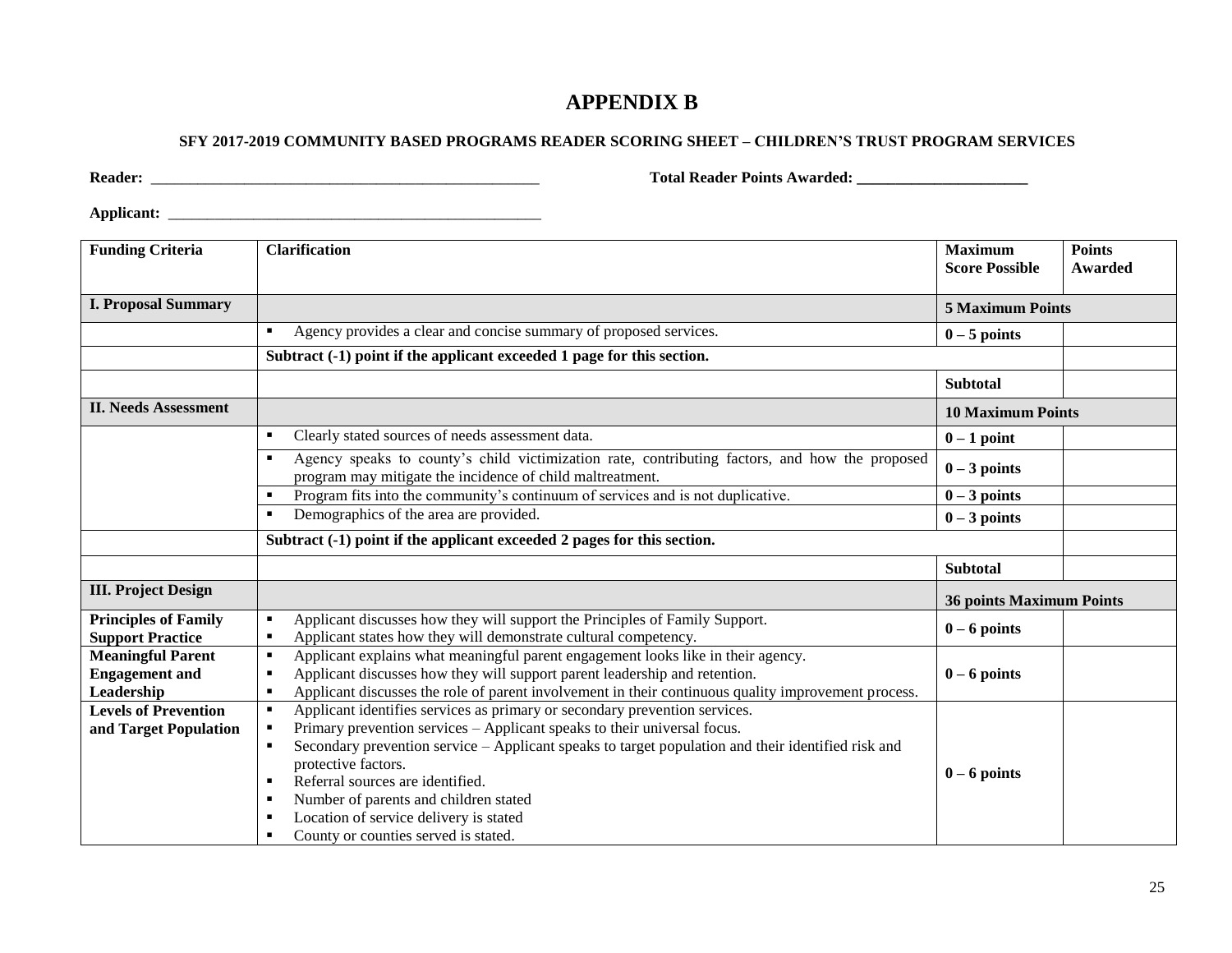|                                                    | Applicant describes outreach and recruitment efforts, particularly to tribal populations and families              |                          |  |
|----------------------------------------------------|--------------------------------------------------------------------------------------------------------------------|--------------------------|--|
|                                                    | experiencing homelessness.                                                                                         |                          |  |
| <b>Promoting Protective</b>                        | Applicant states which two or more protective factors will be promoted in their service.<br>٠                      | $0 - 6$ points           |  |
| <b>Factors</b>                                     | Applicant explains how these protective factors were selected.<br>٠                                                |                          |  |
| <b>Evidence-Based</b>                              | Applicant's practice or curricula is identified.<br>٠                                                              |                          |  |
| <b>Evidence-Informed</b>                           | Supporting evidence/research is discussed.<br>٠                                                                    |                          |  |
| <b>Practice</b>                                    | Applicant states why the practice or curricula was chosen.<br>٠                                                    |                          |  |
|                                                    | Applicant clearly states what pre-implementation will look like.                                                   | $0 - 6$ points           |  |
|                                                    | Applicant discusses what resources will be used to support implementation and model fidelity.                      |                          |  |
|                                                    | Applicant provides a timeline for implementation<br>$\blacksquare$<br>٠                                            |                          |  |
|                                                    | Implementation Plan completed and attached.<br>Goal of the service is clearly stated.<br>٠                         |                          |  |
| <b>Outcome</b><br><b>Accountability and</b>        | Applicant communicates their theory of change<br>$\blacksquare$                                                    |                          |  |
| <b>Evaluation</b>                                  | Inputs, outputs and assumptions are listed.<br>٠                                                                   |                          |  |
|                                                    | Applicant outlines how they will evaluate client and service success.                                              | $0 - 6$ points           |  |
|                                                    | Applicant outlines a plan to accurately track outputs and measure outcomes.                                        |                          |  |
|                                                    | Logic Model is completed and attached.                                                                             |                          |  |
|                                                    | Subtract $(-1)$ point if the applicant exceeded 8 pages (not including logic model & implementation plan) for this |                          |  |
|                                                    | section.                                                                                                           |                          |  |
|                                                    |                                                                                                                    | <b>Subtotal</b>          |  |
| <b>IV.</b> Organizational<br>Capacity              |                                                                                                                    | <b>11 Maximum Points</b> |  |
|                                                    | A brief description of the organization's history and structure is provided.<br>٠                                  | $0 - 3$ points           |  |
|                                                    | Organization's mission clearly relates to programming.<br>٠                                                        | $0 - 2$ points           |  |
|                                                    | Capacity to serve and reach the target population.                                                                 | $0 - 3$ points           |  |
|                                                    |                                                                                                                    |                          |  |
|                                                    | Board Member Profile is complete.<br>٠                                                                             | $0 - 1$ point            |  |
|                                                    | Organizational Chart is included and provides evidence that there is a support structure in place.                 | $0-1$ point              |  |
|                                                    | Job descriptions are included for all staff position listed in budget.                                             | $0 - 1$ points           |  |
|                                                    | Subtract (-1) point if the applicant exceeded 1 page (not including board profile, organizational chart and job    |                          |  |
|                                                    | descriptions) for this section.                                                                                    |                          |  |
|                                                    |                                                                                                                    | <b>Subtotal</b>          |  |
| <b>VI. Local Coordination</b><br>and Collaboration | Community partners who are supporting service delivery are identified.                                             | <b>10 Maximum Points</b> |  |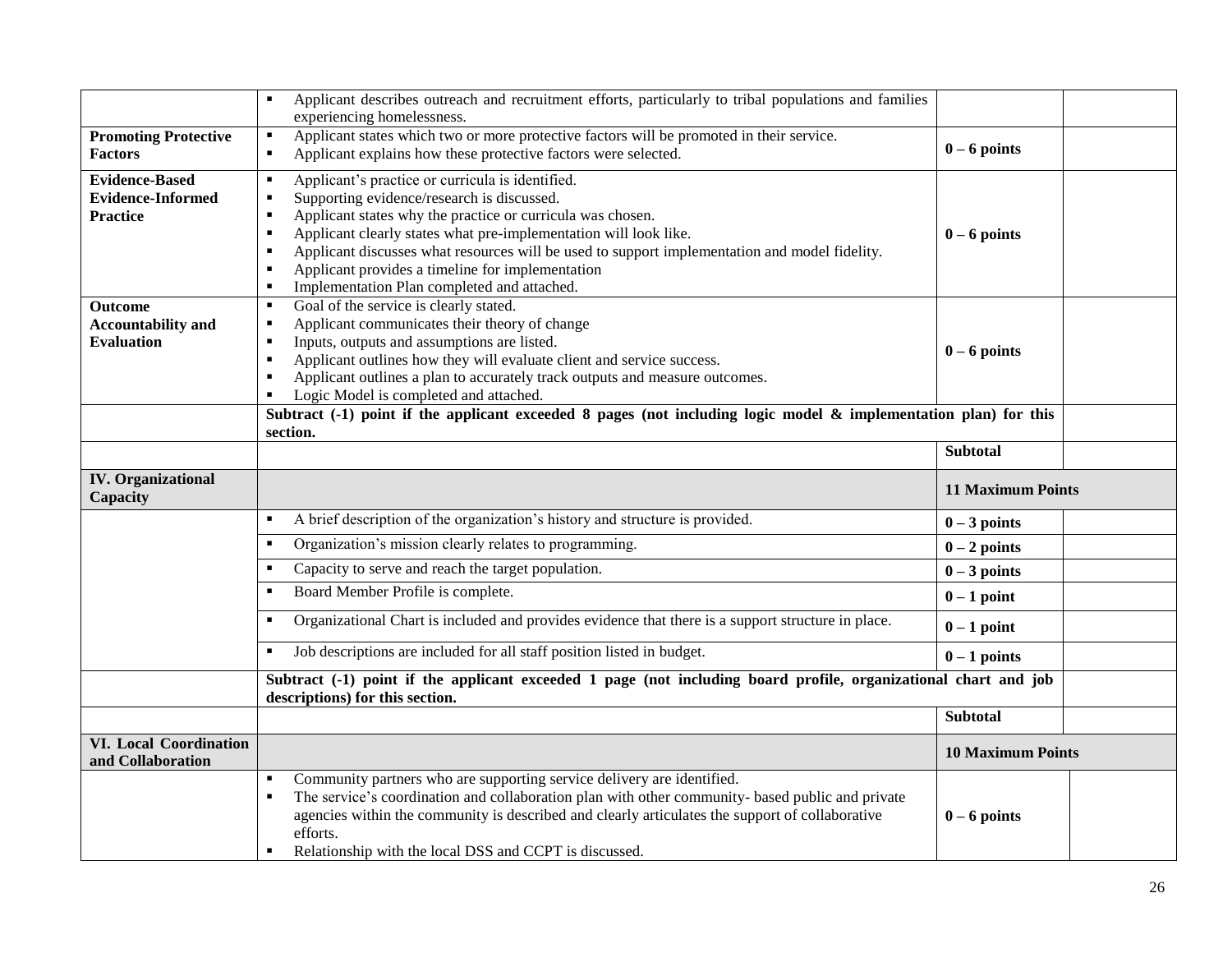|                                              | Applicant discusses how they are contributing to community child victimization prevention efforts                                                                                                                                                                                                                                                 |                          |  |
|----------------------------------------------|---------------------------------------------------------------------------------------------------------------------------------------------------------------------------------------------------------------------------------------------------------------------------------------------------------------------------------------------------|--------------------------|--|
|                                              | Three required letters of support are included.<br>л.                                                                                                                                                                                                                                                                                             | $0 - 3$ points           |  |
|                                              | DSS MOA included from each county in which services are proposed. (County DSS applicants do<br>٠<br>not need a MOA)                                                                                                                                                                                                                               | $0-1$ point              |  |
|                                              | Subtract $(-1)$ point if the applicant exceeded 2 pages (not including letters of support & MOA) in this section.                                                                                                                                                                                                                                 |                          |  |
|                                              |                                                                                                                                                                                                                                                                                                                                                   | <b>Subtotal</b>          |  |
| V. Sustainability                            |                                                                                                                                                                                                                                                                                                                                                   | <b>10 Maximum Points</b> |  |
|                                              | A three year plan for possible funding is clearly described, including listing of potential funding<br>٠<br>sources.                                                                                                                                                                                                                              | $0-5$ points             |  |
|                                              | Applicant indicates how they will promote the NC Children's Trust Fund                                                                                                                                                                                                                                                                            | $0 - 3$ points           |  |
|                                              | Anticipated Revenue Summary Form is complete.                                                                                                                                                                                                                                                                                                     | $0-1$ point              |  |
|                                              | Funding Chart is complete.                                                                                                                                                                                                                                                                                                                        | $0-1$ point              |  |
|                                              | Subtract (-1) point if the applicant exceeded 1 page (not including attachments) for this section.                                                                                                                                                                                                                                                |                          |  |
|                                              |                                                                                                                                                                                                                                                                                                                                                   | <b>Subtotal</b>          |  |
| <b>VII. Budget</b><br><b>Appropriateness</b> |                                                                                                                                                                                                                                                                                                                                                   | <b>18 Maximum Points</b> |  |
|                                              | The budget is appropriate and supports the Project Design.<br>٠                                                                                                                                                                                                                                                                                   | $0 - 8$ points           |  |
|                                              | The budget narrative provides justification for each line item, is clearly articulated, and sufficient to<br>support the goals and activities outlined in the proposal.                                                                                                                                                                           | $0 - 8$ points           |  |
|                                              | The budget includes supplemental documents, if applicable (lease if cost of space is claimed; indirect<br>cost plan if claimed; and draft subcontractor agreements and budgets if subcontractors are identified).<br>If not applicable, add one possible point each to the first two bullets of this budget section for a range<br>of 0-9 points. | $0 - 2$ points           |  |
|                                              |                                                                                                                                                                                                                                                                                                                                                   | <b>Subtotal</b>          |  |
| <b>COMBINED</b><br><b>SUBSECTION TOTAL</b>   | Please add section subtotals.                                                                                                                                                                                                                                                                                                                     |                          |  |
| <b>APPLICATION</b><br><b>ORGANIZATION</b>    | Subtract $0 - 5$ points if the application was not organized as required.                                                                                                                                                                                                                                                                         |                          |  |
| <b>LETTER OF INTENT</b>                      | Subtract 1 point if the applicant did not submit a letter of intent.                                                                                                                                                                                                                                                                              |                          |  |
| <b>FINAL SCORE</b>                           | Final score includes combined subsection total minus points deducted for application disorganization.                                                                                                                                                                                                                                             |                          |  |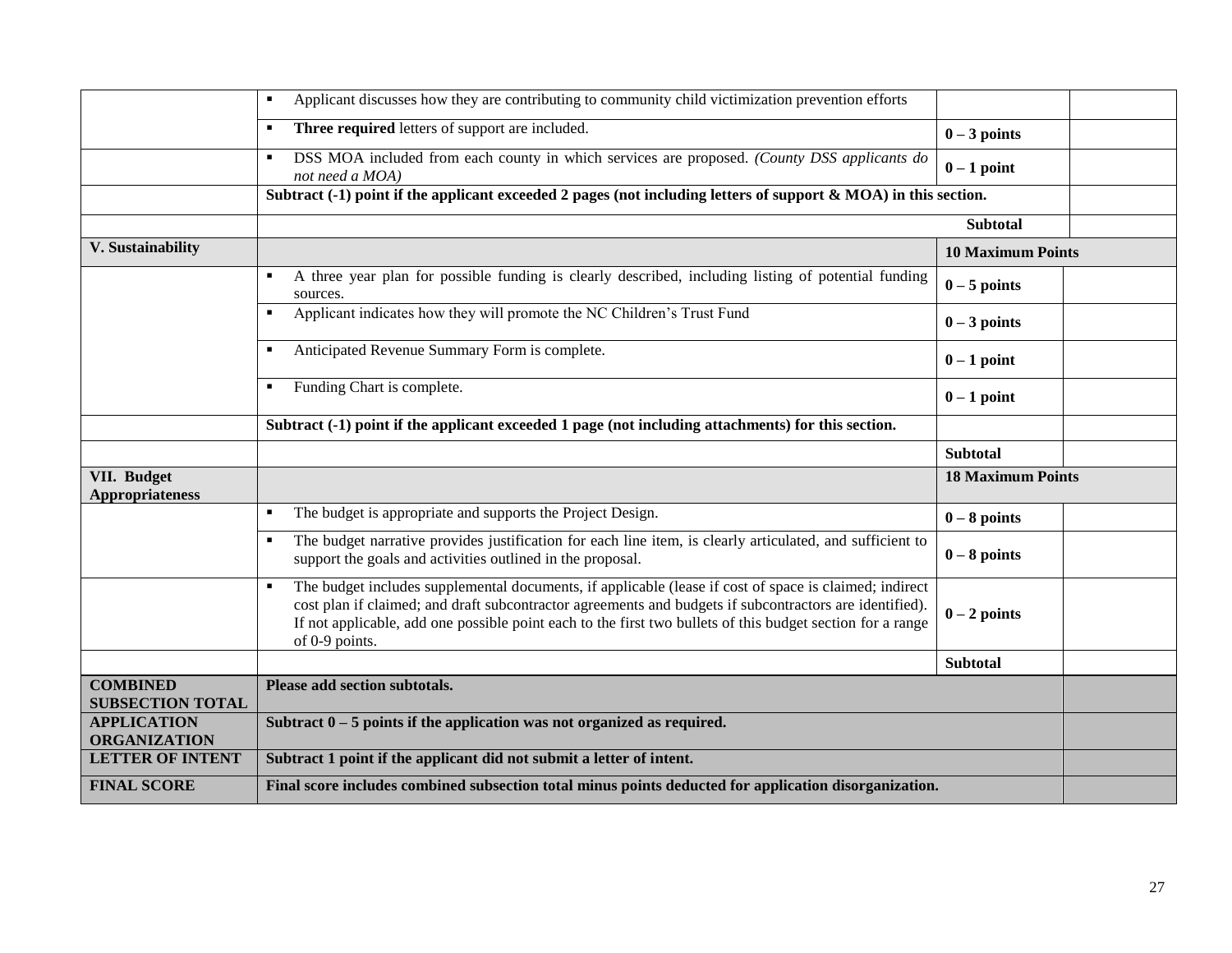# It is required to complete the following sections. Please bullet point areas of strength and concern.

| <b>Areas of Strength:</b>                                                 |  |  |
|---------------------------------------------------------------------------|--|--|
|                                                                           |  |  |
|                                                                           |  |  |
| <b>Areas of Concern or</b><br><b>Questions Needing<br/>Clarification:</b> |  |  |
|                                                                           |  |  |
|                                                                           |  |  |
| <b>Other Comments:</b>                                                    |  |  |
|                                                                           |  |  |
|                                                                           |  |  |
|                                                                           |  |  |
|                                                                           |  |  |
|                                                                           |  |  |
|                                                                           |  |  |
|                                                                           |  |  |
|                                                                           |  |  |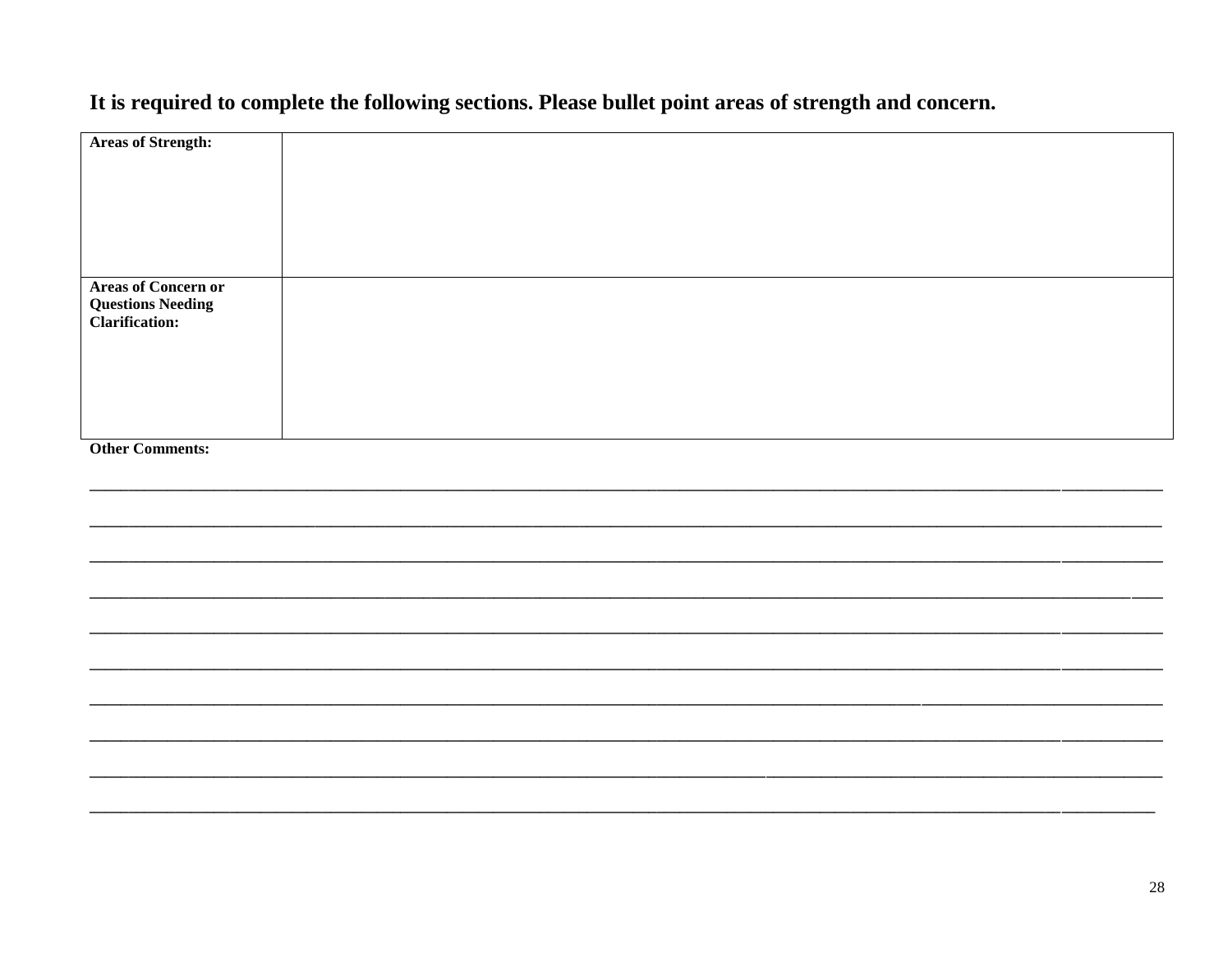# **APPENDIX C North Carolina County Child Victimization Data 2014**

|                       |                         | All                         |                                    |              |                |            | Child Victimization Rates per 1000 in SFY 13-14 (Point in Time Data)* |                                  |                                          |
|-----------------------|-------------------------|-----------------------------|------------------------------------|--------------|----------------|------------|-----------------------------------------------------------------------|----------------------------------|------------------------------------------|
| County<br><b>Name</b> | County<br><b>Number</b> | Children<br>Under<br>$18**$ | <b>Abuse and</b><br><b>Neglect</b> | <b>Abuse</b> | <b>Neglect</b> | Dependency | All<br><b>Substantiations</b>                                         | <b>Services</b><br><b>Needed</b> | <b>All Child</b><br><b>Victimization</b> |
| Statewide             |                         | 2285605                     | 0.51                               | 0.41         | 3.73           | 0.12       | 4.77                                                                  | 5.97                             | 10.74                                    |
|                       |                         |                             |                                    |              |                |            |                                                                       |                                  |                                          |
| Alamance              | $\mathbf{1}$            | 35359                       | 0.59                               | 0.74         | 2.40           | 0.00       | 3.73                                                                  | 3.68                             | 7.41                                     |
| Alexander             | $\overline{2}$          | 7919                        | 0.13                               | 1.64         | 14.77          | 0.13       | 16.67                                                                 | 11.24                            | 27.91                                    |
| Alleghany             | 3                       | 2023                        | 0.99                               | 1.98         | 3.95           | 1.48       | 8.40                                                                  | 14.83                            | 23.23                                    |
| Anson                 | $\overline{4}$          | 5432                        | 1.29                               | 1.47         | 5.15           | 0.00       | 7.91                                                                  | 10.86                            | 18.77                                    |
| Ashe                  | 5                       | 5082                        | 1.77                               | 0.00         | 5.90           | 0.00       | 7.67                                                                  | 16.92                            | 24.59                                    |
| Avery                 | 6                       | 2847                        | 1.05                               | 0.70         | 4.21           | 0.70       | 6.66                                                                  | 11.59                            | 18.25                                    |
| <b>Beaufort</b>       | 7                       | 10076                       | 0.79                               | 0.40         | 3.47           | 0.00       | 4.66                                                                  | 9.53                             | 14.19                                    |
| <b>Bertie</b>         | 8                       | 3917                        | 0.00                               | 0.00         | 1.53           | 0.00       | 1.53                                                                  | 1.79                             | 3.32                                     |
| Bladen                | 9                       | 7625                        | 0.52                               | 0.39         | 0.66           | 0.26       | 1.83                                                                  | 7.74                             | 9.57                                     |
| <b>Brunswick</b>      | 10                      | 20330                       | 0.30                               | 0.79         | 9.05           | 0.05       | 10.19                                                                 | 4.03                             | 14.22                                    |
| Buncombe              | 11                      | 48821                       | 1.13                               | 0.29         | 4.38           | 0.10       | 5.90                                                                  | 8.40                             | 14.30                                    |
| <b>Burke</b>          | 12                      | 18273                       | 0.44                               | 0.82         | 6.90           | 0.05       | 8.21                                                                  | 15.60                            | 23.81                                    |
| Cabarrus              | 13                      | 49714                       | 0.44                               | 0.42         | 2.92           | 0.00       | 3.78                                                                  | 2.33                             | 6.11                                     |
| Caldwell              | 14                      | 17559                       | 0.97                               | 0.63         | 2.16           | 0.00       | 3.76                                                                  | 17.14                            | 20.90                                    |
| Camden                | 15                      | 2449                        | 0.00                               | 0.00         | 4.49           | 0.82       | 5.31                                                                  | 1.63                             | 6.94                                     |
| Carteret              | 16                      | 12737                       | 0.79                               | 0.79         | 5.10           | 0.00       | 6.68                                                                  | 4.79                             | 11.47                                    |
| Caswell               | 17                      | 4466                        | 0.00                               | 1.12         | 3.36           | 0.00       | 4.48                                                                  | 3.13                             | 7.61                                     |
| Catawba               | 18                      | 35801                       | 0.64                               | 0.56         | 3.32           | 0.03       | 4.55                                                                  | 8.24                             | 12.79                                    |
| Chatham               | 19                      | 13766                       | 0.00                               | 1.16         | 3.49           | 0.44       | 5.09                                                                  | 4.79                             | 9.88                                     |
| Cherokee              | 20                      | 5019                        | 1.00                               | 0.20         | 22.32          | 0.00       | 23.52                                                                 | 17.73                            | 41.25                                    |
| Chowan                | 21                      | 3140                        | 0.64                               | 0.32         | 4.46           | 0.00       | 5.42                                                                  | 3.50                             | 8.92                                     |
| Clay                  | 22                      | 1908                        | 0.00                               | 0.00         | 2.10           | 0.00       | 2.10                                                                  | 13.10                            | 15.20                                    |
| Cleveland             | 23                      | 21803                       | 0.87                               | 1.19         | 11.05          | 0.37       | 13.48                                                                 | 5.14                             | 18.62                                    |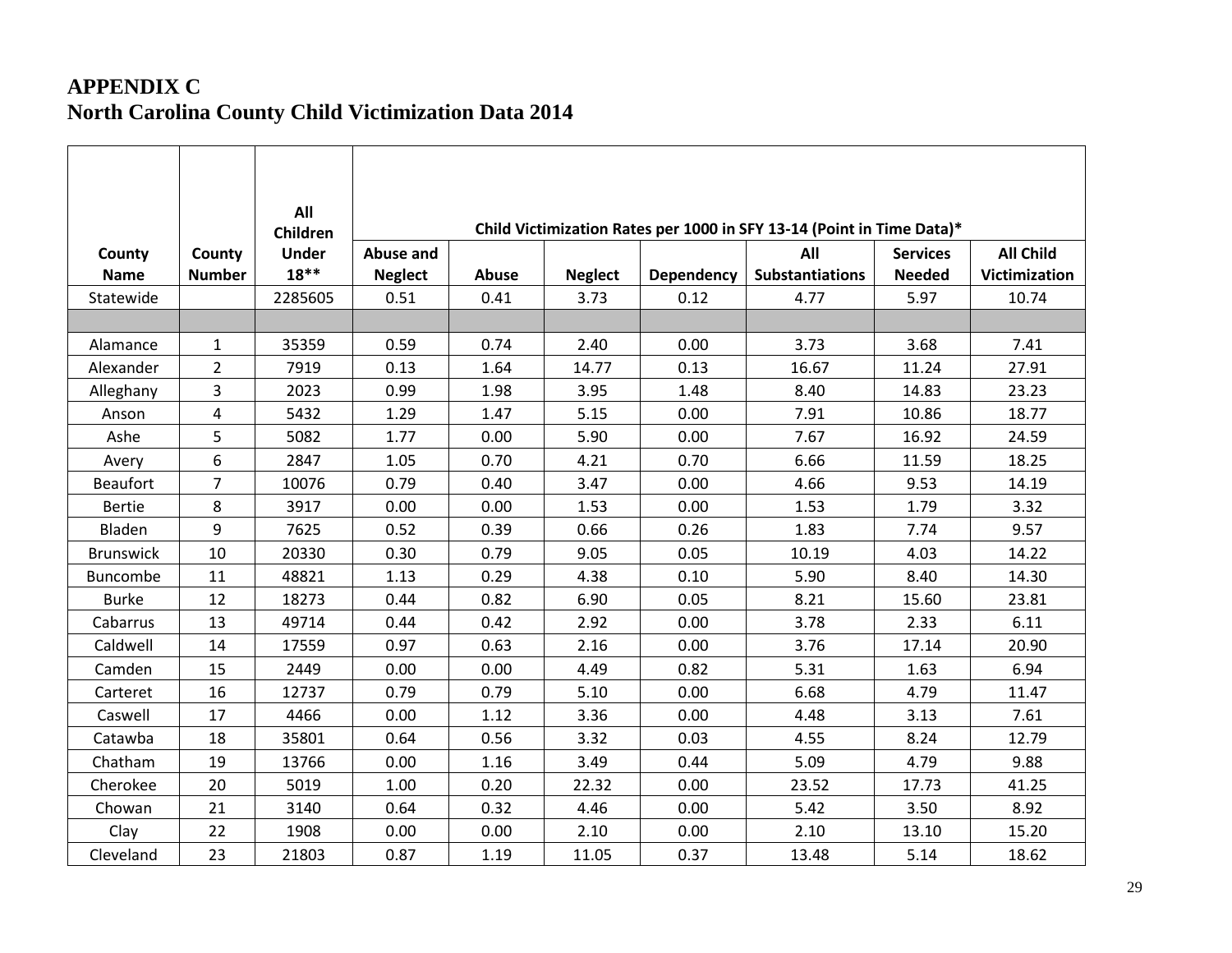|             |               | All<br>Children |                  |       |                |                   | Child Victimization Rates per 1000 in SFY 13-14 (Point in Time Data)* |                 |                  |
|-------------|---------------|-----------------|------------------|-------|----------------|-------------------|-----------------------------------------------------------------------|-----------------|------------------|
| County      | County        | <b>Under</b>    | <b>Abuse and</b> |       |                |                   | All                                                                   | <b>Services</b> | <b>All Child</b> |
| <b>Name</b> | <b>Number</b> | $18**$          | <b>Neglect</b>   | Abuse | <b>Neglect</b> | <b>Dependency</b> | <b>Substantiations</b>                                                | <b>Needed</b>   | Victimization    |
| Columbus    | 24            | 12831           | 0.62             | 0.39  | 6.00           | 1.17              | 8.18                                                                  | 3.74            | 11.92            |
| Craven      | 25            | 23681           | 0.08             | 0.42  | 1.14           | 0.17              | 1.81                                                                  | 4.98            | 6.79             |
| Cumberland  | 26            | 84793           | 0.58             | 0.18  | 4.27           | 0.07              | 5.10                                                                  | 8.42            | 13.52            |
| Currituck   | 27            | 5420            | 0.74             | 0.37  | 15.31          | 0.00              | 16.42                                                                 | 9.23            | 25.65            |
| Dare        | 28            | 6925            | 0.72             | 0.14  | 1.73           | 0.14              | 2.73                                                                  | 8.81            | 11.54            |
| Davidson    | 29            | 37332           | 0.29             | 0.35  | 1.39           | 0.03              | 2.06                                                                  | 8.73            | 10.79            |
| Davie       | 30            | 9227            | 0.33             | 0.22  | 10.73          | 0.00              | 11.28                                                                 | 6.83            | 18.11            |
| Duplin      | 31            | 15029           | 1.00             | 0.13  | 12.18          | 0.27              | 13.58                                                                 | 7.52            | 21.10            |
| Durham      | 32            | 63557           | 0.57             | 0.94  | 1.43           | 0.00              | 2.94                                                                  | 5.27            | 8.21             |
| Edgecombe   | 33            | 13063           | 0.00             | 0.61  | 0.08           | 0.08              | 0.77                                                                  | 14.16           | 14.93            |
| Forsyth     | 34            | 86055           | 0.06             | 0.28  | 0.52           | 0.01              | 0.87                                                                  | 1.57            | 2.44             |
| Franklin    | 35            | 14533           | 0.14             | 0.41  | 4.33           | 0.00              | 4.88                                                                  | 3.58            | 8.46             |
| Gaston      | 36            | 48866           | 0.31             | 0.70  | 4.69           | 0.08              | 5.78                                                                  | 3.60            | 9.38             |
| Gates       | 37            | 2532            | 0.00             | 1.97  | 4.34           | 0.00              | 6.31                                                                  | 0.00            | 6.31             |
| Graham      | 38            | 1859            | 1.08             | 0.54  | 3.23           | 0.00              | 4.85                                                                  | 22.59           | 27.44            |
| Granville   | 39            | 12546           | 0.08             | 1.04  | 4.86           | 0.08              | 6.06                                                                  | 2.71            | 8.77             |
| Greene      | 40            | 4655            | 0.00             | 0.43  | 0.43           | 0.00              | 0.86                                                                  | 6.23            | 7.09             |
| Guilford    | 41            | 115801          | 0.27             | 0.46  | 2.32           | 0.32              | 3.37                                                                  | 1.56            | 4.93             |
| Halifax     | 42            | 11687           | 0.51             | 0.09  | 4.71           | 0.00              | 5.31                                                                  | 11.29           | 16.60            |
| Harnett     | 43            | 34401           | 1.28             | 0.00  | 5.03           | 0.06              | 6.37                                                                  | 4.53            | 10.90            |
| Haywood     | 44            | 11028           | 3.54             | 0.54  | 7.16           | 0.09              | 11.33                                                                 | 16.96           | 28.29            |
| Henderson   | 45            | 21849           | 0.46             | 0.37  | 7.60           | 0.00              | 8.43                                                                  | 5.63            | 14.06            |
| Hertford    | 46            | 4849            | 0.00             | 0.00  | 0.00           | 0.00              | 0.00                                                                  | 0.82            | 0.82             |
| Hoke        | 47            | 14867           | 0.20             | 0.00  | 1.35           | 0.40              | 1.95                                                                  | 1.28            | 3.23             |
| Hyde        | 48            | 1036            | 1.93             | 0.00  | 0.00           | 0.00              | 1.93                                                                  | 0.00            | 1.93             |
| Iredell     | 49            | 39833           | 0.78             | 0.25  | 5.27           | 0.08              | 6.38                                                                  | 12.78           | 19.16            |
| Jackson     | 50            | 7145            | 1.54             | 0.56  | 9.24           | 0.00              | 11.34                                                                 | 16.66           | 28.00            |
| Johnston    | 51            | 47820           | 0.40             | 0.06  | 1.34           | 0.02              | 1.82                                                                  | 6.69            | 8.51             |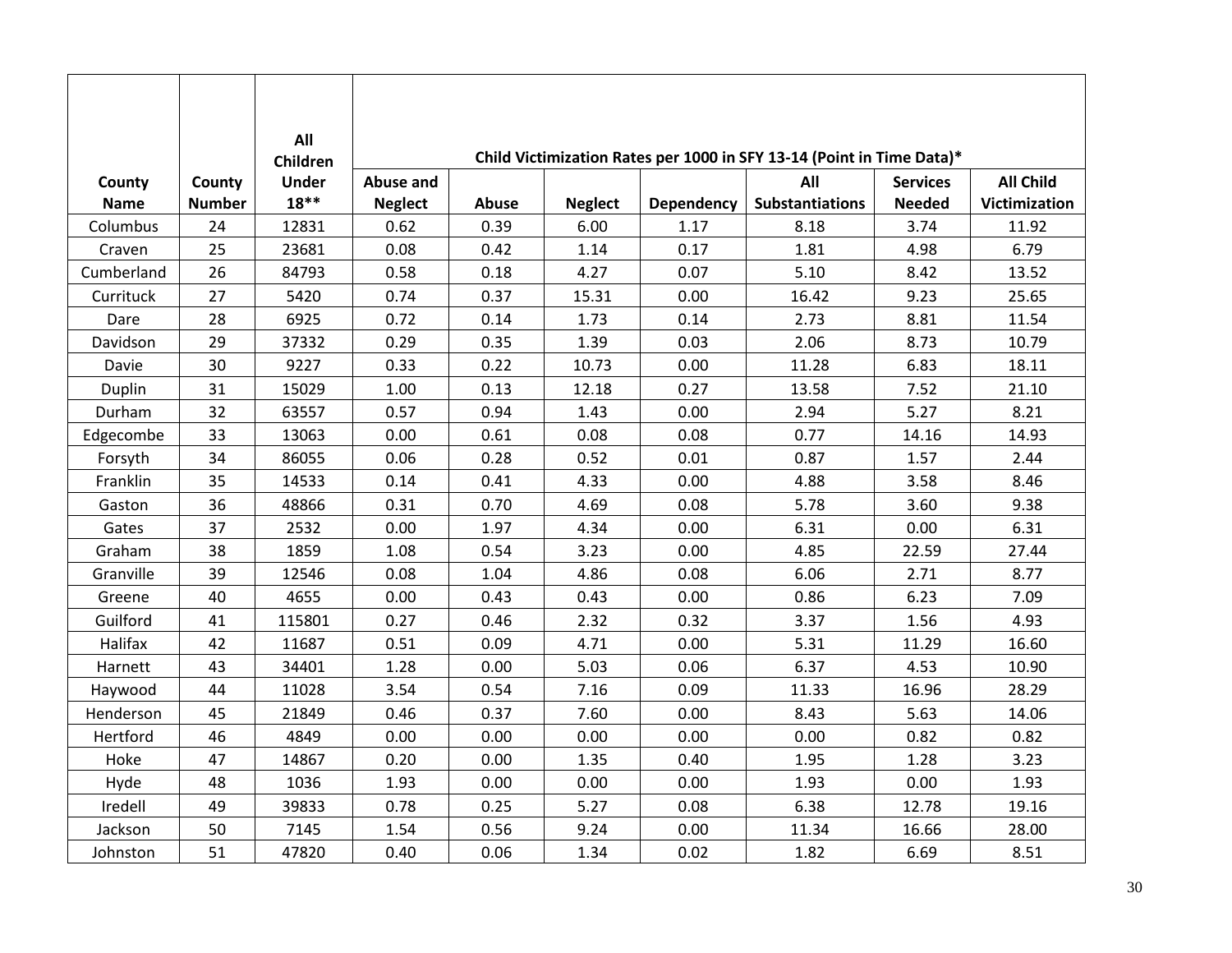|             |               | All<br>Children |                |       |                |                   | Child Victimization Rates per 1000 in SFY 13-14 (Point in Time Data)* |                 |                      |
|-------------|---------------|-----------------|----------------|-------|----------------|-------------------|-----------------------------------------------------------------------|-----------------|----------------------|
| County      | County        | <b>Under</b>    | Abuse and      |       |                |                   | All                                                                   | <b>Services</b> | <b>All Child</b>     |
| <b>Name</b> | <b>Number</b> | $18**$          | <b>Neglect</b> | Abuse | <b>Neglect</b> | <b>Dependency</b> | <b>Substantiations</b>                                                | <b>Needed</b>   | <b>Victimization</b> |
| Jones       | 52            | 2007            | 0.00           | 0.50  | 0.50           | 0.00              | 1.00                                                                  | 1.49            | 2.49                 |
| Lee         | 53            | 15651           | 0.32           | 0.58  | 1.34           | 0.00              | 2.24                                                                  | 7.67            | 9.91                 |
| Lenoir      | 54            | 13654           | 0.81           | 0.59  | 3.15           | 0.07              | 4.62                                                                  | 10.47           | 15.09                |
| Lincoln     | 55            | 17780           | 0.00           | 0.34  | 2.14           | 0.11              | 2.59                                                                  | 4.95            | 7.54                 |
| Macon       | 56            | 6342            | 0.32           | 1.42  | 2.21           | 0.16              | 4.11                                                                  | 5.20            | 9.31                 |
| Madison     | 57            | 4032            | 4.46           | 0.25  | 21.08          | 0.50              | 26.29                                                                 | 5.46            | 31.75                |
| Martin      | 58            | 4931            | 0.00           | 0.00  | 0.00           | 0.00              | 0.00                                                                  | 5.68            | 5.68                 |
| McDowell    | 59            | 9458            | 0.42           | 0.53  | 5.18           | 0.32              | 6.45                                                                  | 17.66           | 24.11                |
| Mecklenburg | 60            | 245520          | 0.19           | 0.26  | 2.64           | 0.11              | 3.20                                                                  | 4.07            | 7.27                 |
| Mitchell    | 61            | 2829            | 0.35           | 2.47  | 1.77           | 0.71              | 5.30                                                                  | 24.39           | 29.69                |
| Montgomery  | 62            | 6447            | 0.93           | 0.16  | 5.43           | 0.00              | 6.52                                                                  | 8.38            | 14.90                |
| Moore       | 63            | 19491           | 0.21           | 0.41  | 4.77           | 0.10              | 5.49                                                                  | 2.67            | 8.16                 |
| Nash        | 64            | 21778           | 0.55           | 0.23  | 6.15           | 0.28              | 7.21                                                                  | 4.59            | 11.80                |
| New Hanover | 65            | 41844           | 0.55           | 0.41  | 4.25           | 0.02              | 5.23                                                                  | 14.22           | 19.45                |
| Northampton | 66            | 4049            | 0.25           | 0.74  | 0.00           | 0.00              | 0.99                                                                  | 2.96            | 3.95                 |
| Onslow      | 67            | 47369           | 0.38           | 0.32  | 4.35           | 0.04              | 5.09                                                                  | 6.67            | 11.76                |
| Orange      | 68            | 28789           | 0.03           | 0.38  | 1.22           | 0.03              | 1.66                                                                  | 9.62            | 11.28                |
| Pamlico     | 69            | 2158            | 2.32           | 0.00  | 2.32           | 0.00              | 4.64                                                                  | 4.63            | 9.27                 |
| Pasquotank  | 70            | 8698            | 0.57           | 0.00  | 9.43           | 0.00              | 10.00                                                                 | 1.72            | 11.72                |
| Pender      | 71            | 12410           | 0.16           | 0.16  | 2.01           | 0.00              | 2.33                                                                  | 4.27            | 6.60                 |
| Perquimans  | 72            | 2758            | 1.09           | 0.36  | 0.00           | 0.36              | 1.81                                                                  | 0.73            | 2.54                 |
| Person      | 73            | 8741            | 1.03           | 0.34  | 8.47           | 0.57              | 10.41                                                                 | 1.94            | 12.35                |
| Pitt        | 74            | 38423           | 0.75           | 0.60  | 5.31           | 0.57              | 7.23                                                                  | 3.23            | 10.46                |
| Polk        | 75            | 3591            | 0.84           | 0.00  | 0.84           | 0.00              | 1.68                                                                  | 12.81           | 14.49                |
| Randolph    | 76            | 33909           | 0.21           | 0.41  | 1.80           | 0.12              | 2.54                                                                  | 4.42            | 6.96                 |
| Richmond    | 77            | 11134           | 0.99           | 0.36  | 2.34           | 0.09              | 3.78                                                                  | 3.77            | 7.55                 |
| Robeson     | 78            | 35138           | 0.40           | 0.57  | 7.57           | 0.34              | 8.88                                                                  | 17.13           | 26.01                |
| Rockingham  | 79            | 19303           | 0.16           | 0.47  | 3.57           | 0.00              | 4.20                                                                  | 17.98           | 22.18                |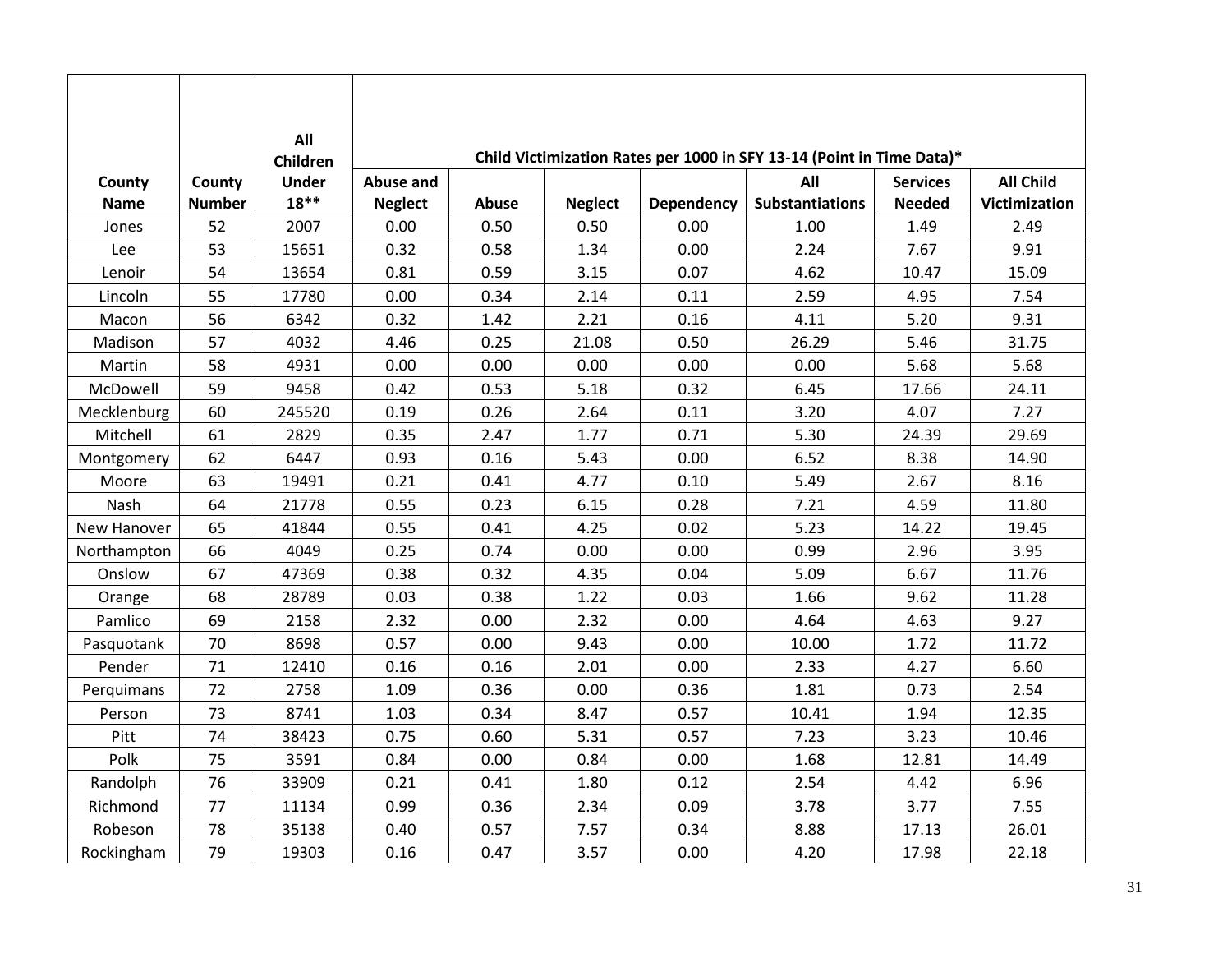|               |               | All<br>Children |                  |       |                |                   | Child Victimization Rates per 1000 in SFY 13-14 (Point in Time Data)* |                 |                  |
|---------------|---------------|-----------------|------------------|-------|----------------|-------------------|-----------------------------------------------------------------------|-----------------|------------------|
| County        | County        | <b>Under</b>    | <b>Abuse and</b> |       |                |                   | All                                                                   | <b>Services</b> | <b>All Child</b> |
| <b>Name</b>   | <b>Number</b> | $18**$          | <b>Neglect</b>   | Abuse | <b>Neglect</b> | <b>Dependency</b> | <b>Substantiations</b>                                                | <b>Needed</b>   | Victimization    |
| Rowan         | 80            | 31697           | 0.44             | 0.35  | 3.03           | 0.06              | 3.88                                                                  | 4.04            | 7.92             |
| Rutherford    | 81            | 14346           | 2.37             | 0.84  | 20.08          | 0.07              | 23.36                                                                 | 1.46            | 24.82            |
| Sampson       | 82            | 15983           | 1.19             | 0.44  | 4.57           | 0.25              | 6.45                                                                  | 4.94            | 11.39            |
| Scotland      | 83            | 8612            | 1.28             | 1.63  | 5.11           | 0.00              | 8.02                                                                  | 8.71            | 16.73            |
| Stanly        | 84            | 13242           | 0.15             | 0.30  | 8.61           | 0.08              | 9.14                                                                  | 6.49            | 15.63            |
| <b>Stokes</b> | 85            | 9592            | 1.15             | 1.25  | 6.46           | 0.10              | 8.96                                                                  | 6.88            | 15.84            |
| Surry         | 86            | 16375           | 0.67             | 0.06  | 4.21           | 0.12              | 5.06                                                                  | 4.76            | 9.82             |
| Swain         | 87            | 3196            | 2.50             | 2.19  | 8.76           | 0.00              | 13.45                                                                 | 35.04           | 48.49            |
| Transylvania  | 88            | 5538            | 1.63             | 0.00  | 1.26           | 0.36              | 3.25                                                                  | 16.07           | 19.32            |
| Tyrrell       | 89            | 754             | 0.00             | 0.00  | 0.00           | 0.00              | 0.00                                                                  | 0.00            | 0.00             |
| Union         | 90            | 61808           | 0.32             | 0.52  | 2.12           | 0.06              | 3.02                                                                  | 2.85            | 5.87             |
| Vance         | 91            | 10814           | 0.55             | 0.83  | 7.31           | 0.55              | 9.24                                                                  | 14.15           | 23.39            |
| Wake          | 92            | 246175          | 0.50             | 0.24  | 2.31           | 0.02              | 3.07                                                                  | 3.80            | 6.87             |
| Warren        | 93            | 3970            | 0.76             | 1.01  | 7.56           | 0.00              | 9.33                                                                  | 6.80            | 16.13            |
| Washington    | 94            | 2765            | 0.72             | 1.08  | 0.00           | 0.00              | 1.80                                                                  | 2.89            | 4.69             |
| Watauga       | 95            | 7019            | 0.43             | 0.85  | 3.70           | 1.00              | 5.98                                                                  | 6.84            | 12.82            |
| Wayne         | 96            | 30150           | 0.56             | 0.23  | 1.86           | 0.13              | 2.78                                                                  | 5.47            | 8.25             |
| Wilkes        | 97            | 14790           | 2.10             | 0.14  | 8.11           | 1.01              | 11.36                                                                 | 8.05            | 19.41            |
| Wilson        | 98            | 19429           | 0.87             | 0.00  | 4.68           | 0.26              | 5.81                                                                  | 1.24            | 7.05             |
| Yadkin        | 99            | 8414            | 0.24             | 0.00  | 5.82           | 0.00              | 6.06                                                                  | 2.26            | 8.32             |
| Yancey        | 100           | 3416            | 2.93             | 0.00  | 4.98           | 0.29              | 8.20                                                                  | 17.86           | 26.06            |

\*Source: Duncan, D.F., Kum, H.C., Flair, K.A., Stewart, C.J., Vaughn, J., Bauer, R, and Reese, J. (2013). Management Assistance for Child Welfare, Work First, and Food & Nutrition Services in North Carolina. Retrieved [Sept. 2, 2015], from University of North Carolina at Chapel Hill Jordan Institute for Families website. URL: http://ssw.unc.edu/ma/

\*\*Annual estimates of the resident child population for counties of North Carolina as of July 1, 2013 using data from the U.S. Census Bureau (http://quickfacts.census.gov/gfd/states/)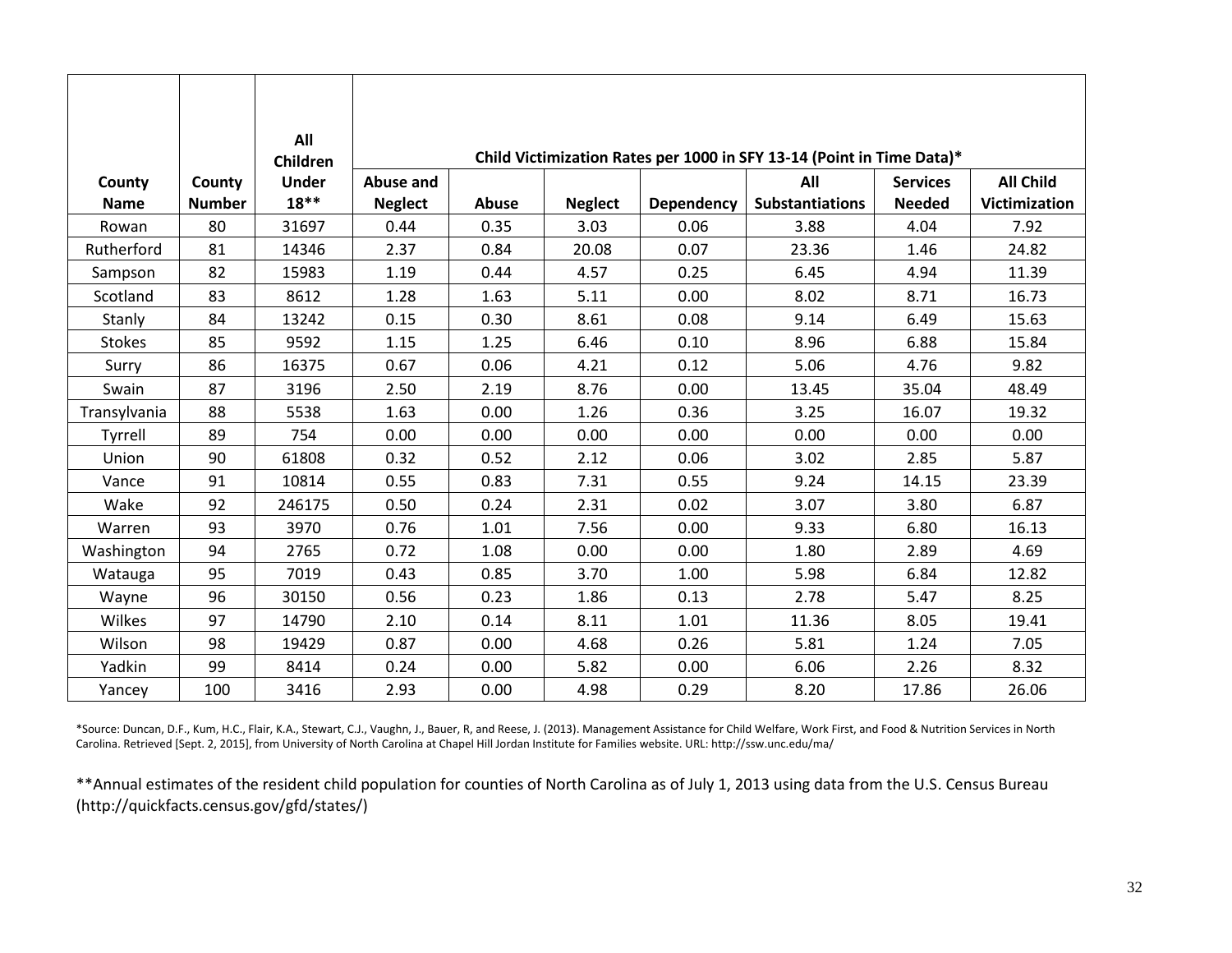# **APPENDIX D SAMPLE Happy Family Support Group Logic Model**

VISION: Families have enhanced capacity to provide for their children's educational, physical, and emotional needs and children have opportunities for healthy social and emotional development.

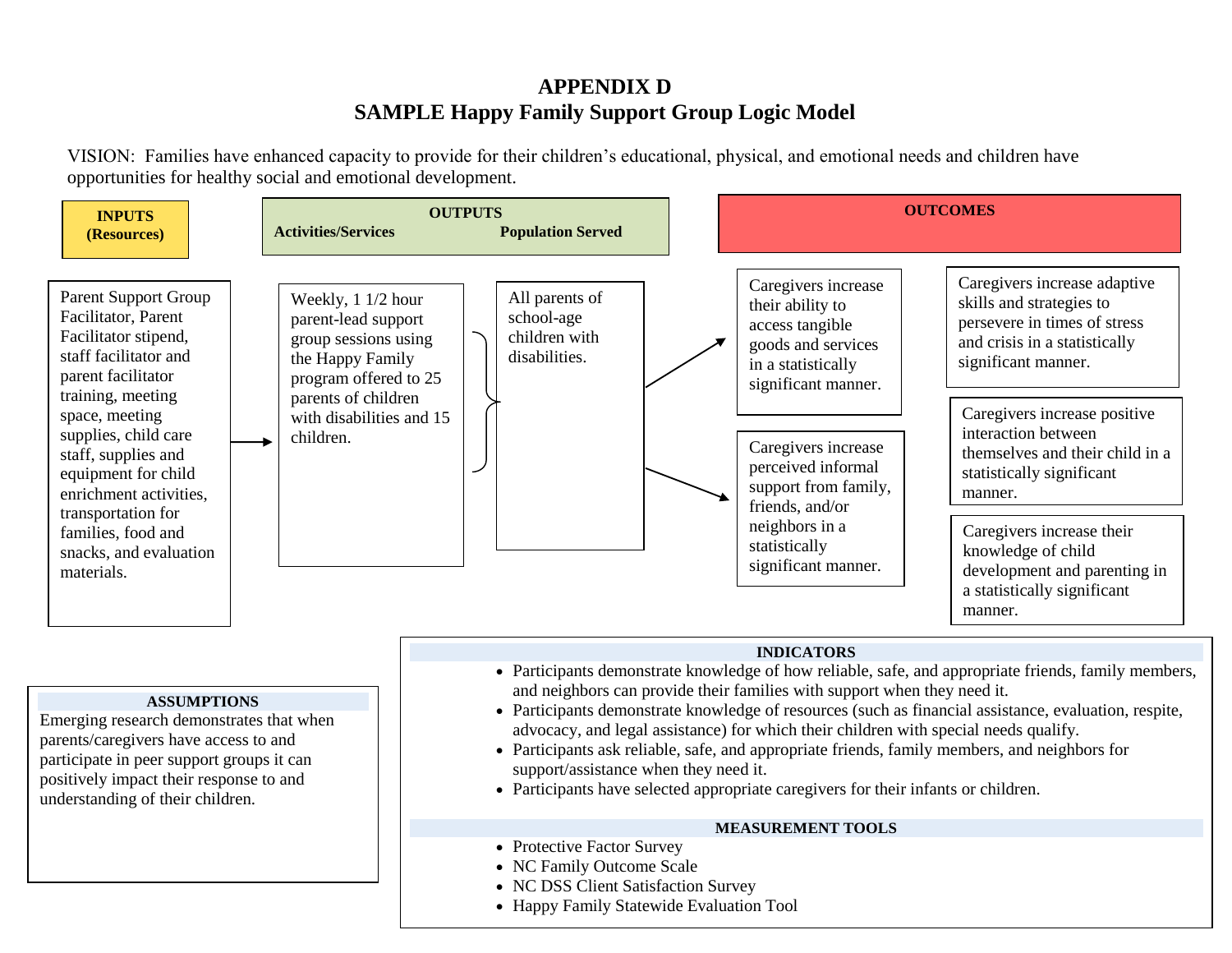# **APPENDIX E**

#### **DEFINITIONS**

**Activities** (sometimes referred to as outputs, services, objectives) This is the portion of your logic model where you describe the services your consumers will receive. What are the activities provided that are directly linked to the outcomes that you wish to achieve?

**Annual Rate of Child Maltreatment** The annual rate of child maltreatment is calculated by dividing the number of children reported as victims of maltreatment by the estimated number of children living in a county. The number of children reported as victims of maltreatment is drawn from the Management Assistance website. It represents a count of the number of unique children—based on having a different or unique SISID—reported as a victim of maltreatment during a state fiscal year. State-level data can be found at [http://ssw.unc.edu/ma/.](http://ssw.unc.edu/ma/) The population is based on estimates provided by the U.S. Census Bureau. The Census Bureau periodically provides an updated population estimate of each county's population. The estimates are available for different groups in the population, including individuals age 17 and younger. Information on the population estimates can be found at [http://www.census.gov/popest/estimates.html.](http://www.census.gov/popest/estimates.html) The annual rate of child maltreatment on the achievement report was obtained by dividing the number of unique children reported in a county in State Fiscal Year (SFY) 2009-2010 by the estimated number of children in living in the county on July 1, 2009. That figure is then multiplied by 1,000 to obtain a rate per 1000.

**Assumptions** (sometimes referred to as underlying theory or rationale) The services you offer should be based on what is known to be effective. What assumptions are you making that suggest your services will bring about the desired outcomes, with the population you serve? The assumptions are the product of your research and demonstrate your knowledge of what has worked in the past for similar programs serving similar populations.

**Continuous Quality Improvement (CQI)** Continuous Quality Improvement activities ensure that programs are systematically and intentionally increasing positive outcomes for the families they serve. It is an ongoing process that involves:

#### **1. Collecting data**

- Formally through outcome and implementation evaluation activities, focus groups, needs assessments, self-assessment, peer review, and study of research findings.
- Informally through self-reflections and direct or indirect feedback from participants, staff, funders, and other stakeholders.

#### **2. Reviewing and analyzing data**

- Formally in the course of staff supervision, full staff meetings, board meetings
- Informally through daily discussions with staff and participants and self-assessment of job performance
- Case record reviews and document reviews

#### **3. Adjusting practices based on findings**

- Formally at the agency level by adopting new practices, programs, policies, and procedures based on findings
- Informally by making personal adjustments to improve job performance

**Core Components** (sometimes referred to as key elements or active ingredients) These are the key services or activities of an evidence-based program that have been demonstrated or are believed, based on program theory, to lead to the identified program outcomes. These components must remain intact during any implementation of that program.

**Evidence-Based Practices** These are approaches to prevention or treatment that are validated by some form of documented scientific evidence. This could be findings established through scientific research, such as controlled clinical studies, but other methods of establishing evidence are valid as well. There are different types of evidence based practices; these include "supported" or "well-supported," based on the strength of the research design.

**Evidence-Based Programs** use a defined curriculum or set of services that, when implemented with fidelity as a whole, have been validated by some form of documented scientific evidence. Different types of evidence-based programs include "supported" or "well-supported," based on the strength of the research design.

**Evidence-Informed Practices** use the best available research and practice knowledge to guide program design and implementation within context. This informed practice allows for innovation and incorporates the lessons learned from the existing research literature.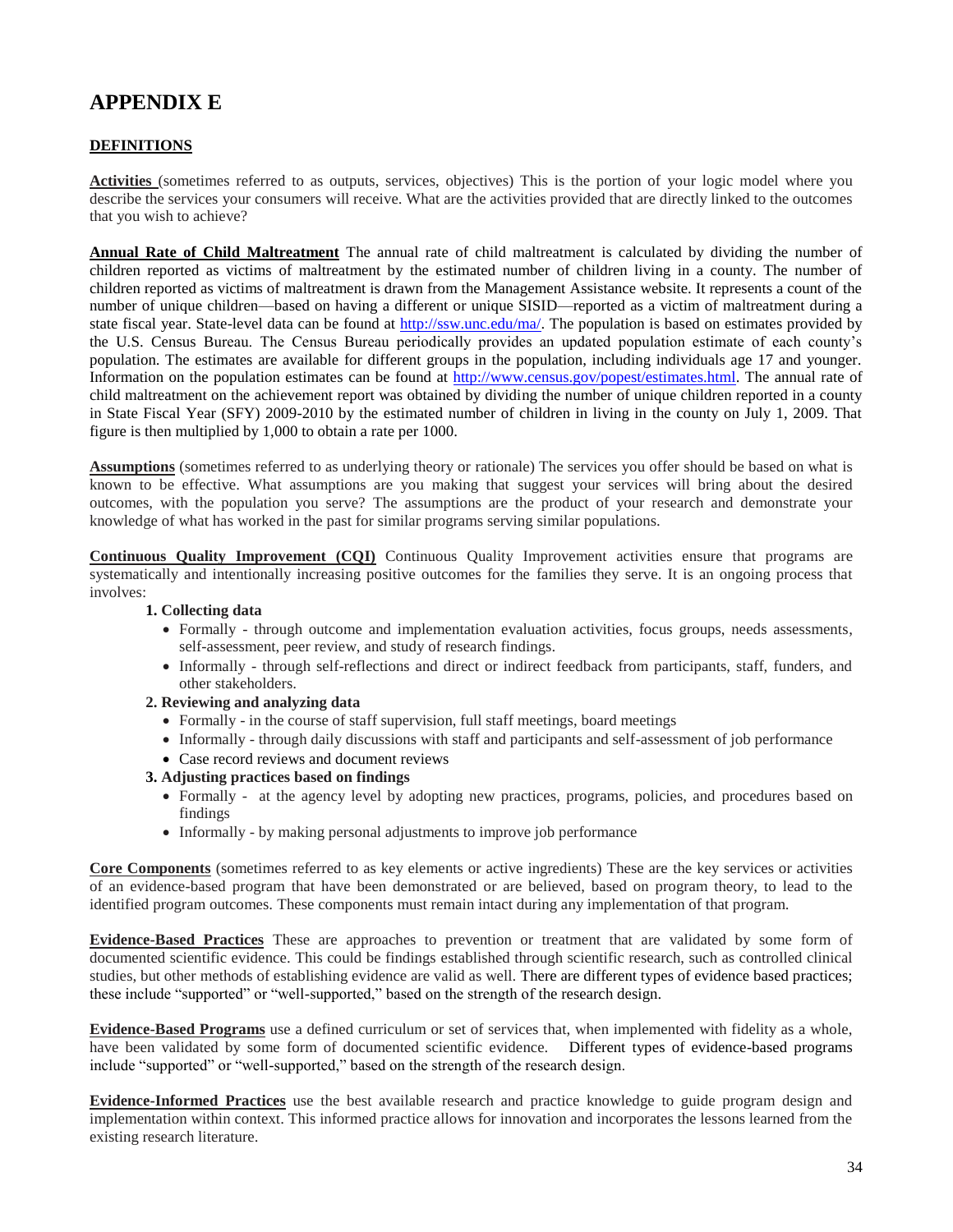**Fidelity** This means implementation of an evidence-based program faithful to the core components of the original model and implemented as it was intended. Fidelity Measures are evaluation measures specifically monitor the faithfulness of implementation to the core components of the model. This measure allows programs to understand if outcomes are based on the model or are attributed to other, possibly unknown, factors.

**Implementation Plan** This plan serves as the template for a program manual and documents key program components and specifies activities, resources, staff training, and evaluation components, among other things.

**Indicators** (sometimes referred to as performance objectives, performance targets, objectives) Indicators answer the question: What is it that tells someone that an outcome has been achieved? Indicators are concrete, specific descriptions of what will be measured to judge a program's success. An indicator can include the number or percentage of participants projected to achieve the outcome.

**Logic Model** A logic model is a map of the program. It is a simple, logical illustration of what the program does, why the program does it, and how observers will know if the program is successful. There is a wide variety of logic model formats, but most have the same key components. The elements of a logic model will become clearer as you go through the logic model building process. Although the process is laid out step by step, you will need to make sure that decisions made in later steps still match choices you made earlier in the process.

**Outcomes** (sometimes referred to as goals, objectives) If the program is successful in providing services, what changes will program participants experience? Generally, outcomes describe who will do what as a result of program services. Outcomes can be short-term, usually changes in attitude, beliefs, and knowledge; intermediate, which can be developing and practicing new skills; or long-term, including permanent changes at an individual level or changes that create an impact on larger social structures.

**Program Developer** The program developer is the originating source of an evidence-based program or practice model. This may be an individual or an institution. Before considering implementing an existing program, access to this individual or institution should be explored. Program developers have a highly varying degree of ability to help implement further replications of their model. Their availability for consultation, willingness to provide technical assistance or on-site training, and ability to answer questions regarding possible adaptations to their model should be known and considered when identifying a possible program for implementation.

**Resources** (sometimes referred to as inputs or investments) Resources detail what the program needs to provide services. Is it food for a parent education group? A curriculum? Does the staff need any specialized training? Will child care, transportation, or a meeting space need to be provided? Think of this as a budget justification.

**Target Population** (sometimes referred to as participants, consumers, audience) This is a description of the population the program serves or plans to serve. As specifically as possible, identify the people who will receive the services.